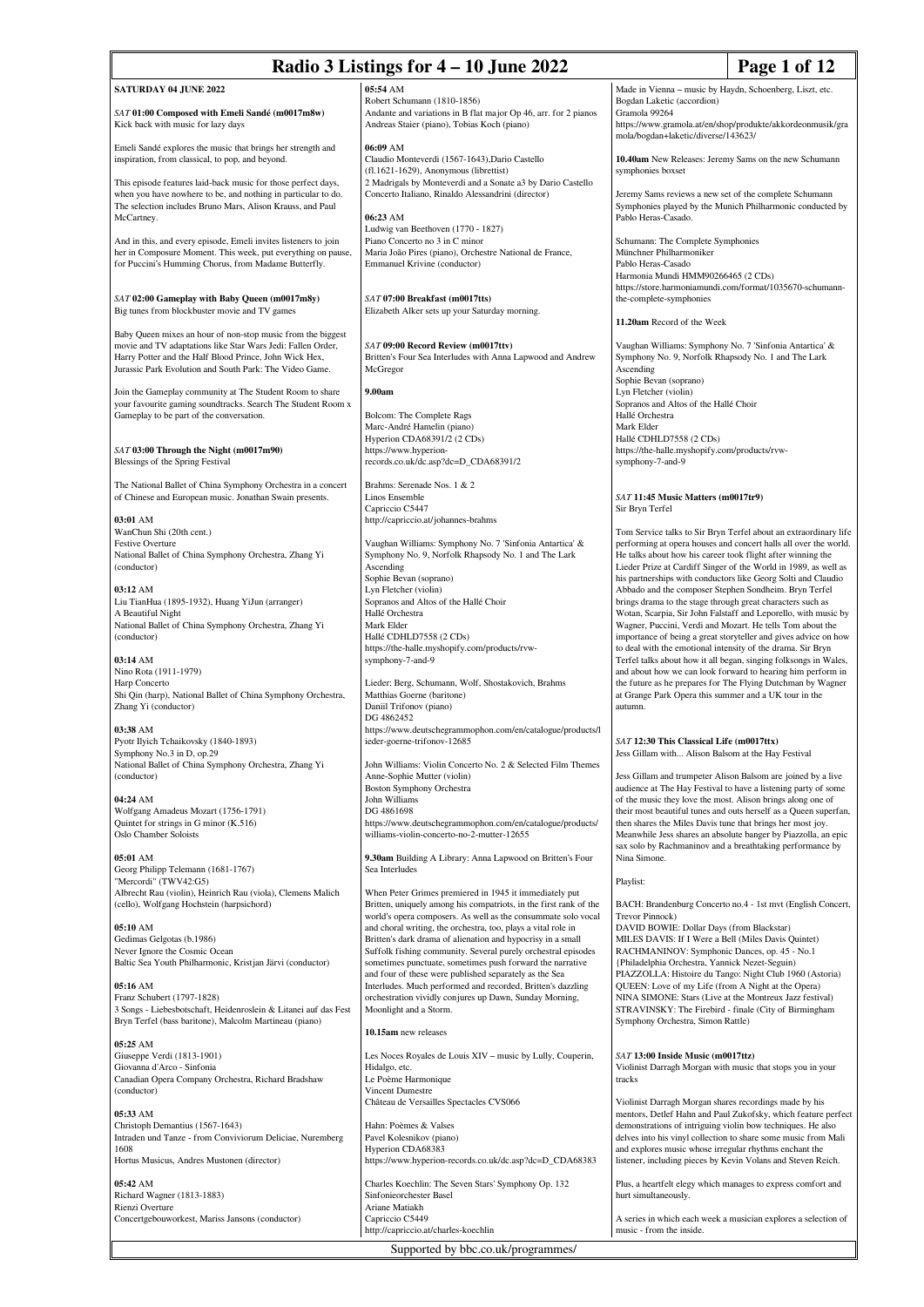| Radio 3 Listings for 4 - 10 June 2022                                                                                                                                                                                                                                                                                                                                                                                                           |                                                                                                                                                                                                             |                                                                                                                                                                                                            | Page 2 of 12                                                                                                                                                                                      |
|-------------------------------------------------------------------------------------------------------------------------------------------------------------------------------------------------------------------------------------------------------------------------------------------------------------------------------------------------------------------------------------------------------------------------------------------------|-------------------------------------------------------------------------------------------------------------------------------------------------------------------------------------------------------------|------------------------------------------------------------------------------------------------------------------------------------------------------------------------------------------------------------|---------------------------------------------------------------------------------------------------------------------------------------------------------------------------------------------------|
| A Tandem Production for BBC Radio 3                                                                                                                                                                                                                                                                                                                                                                                                             | Plus a new recording of Rebecca Saunders and more from last<br>month's Tectonics, featuring the music of Janet Beat.                                                                                        | Shall I compare thee to a Summer's Day<br>Swedish Radio Chorus, Lone Larsen (director)                                                                                                                     |                                                                                                                                                                                                   |
| SAT 15:00 Sound of Gaming (m0017tv1)<br>Rising to the Challenge<br>Louise Blain features music for games which really test a<br>player's capabilities, physically and intellectually, and Louise<br>talks to Kristofer Maddigan about his music for 'Cuphead',                                                                                                                                                                                  | <b>SUNDAY 05 JUNE 2022</b><br>SUN 00:00 Freeness (m0017tvc)<br>Corey Mwamba presents the best new jazz and improvised                                                                                       | 05:01 AM<br>Nino Rota (1911-1979)<br>Otto e mezzo (Eight and a Half)<br>Hungarian Brass Ensemble<br>05:06 AM                                                                                               |                                                                                                                                                                                                   |
| including the much anticipated Cuphead sequel - 'The Delicious<br>Last Course' which is out at the end of the month.                                                                                                                                                                                                                                                                                                                            | music with an adventurous spirit.                                                                                                                                                                           | Leonard Bernstein (1918-1990)<br>Candide: Glitter and be gay<br>Tracy Dahl (soprano), Calgary Philharmonic Orchestra, Mario                                                                                |                                                                                                                                                                                                   |
| As well as 'Cuphead', the programme includes music from<br>'Bloodborne' by Nobuyoshi Suzuki, from Tomas Dvorak's<br>'Machinarium', Yugo Kanno and Akihiro Manabe's 'Nioh 2',<br>Richard Beddow's 'Total War Saga - Troy', Damian Mravunak's                                                                                                                                                                                                     | SUN 01:00 Through the Night (m0017tvf)<br>Ustvolskaya and Tchaikovsky<br>German conductor Anja Bihlmaier leads the Swedish Radio                                                                            | Bernardi (conductor)<br>05:12 AM<br>Antonin Dvorak (1841-1904)                                                                                                                                             |                                                                                                                                                                                                   |
| 'The Talos Principle', 'Hades' from Darren Korb, Bobby Krlic's<br>Returnal', 'It Takes Two from Gustaf Grefberg and music from<br>'Destiny 2' by Michael Salvatori, Skye Lewin and C Paul<br>Johnson. This week's HiScore is Ben Prunty's 'FTL'.                                                                                                                                                                                                | Symphony Orchestra in Galina Ustvolskaya's Suite for<br>orchestra, 'Sport', and Tchaikovsky's Fifth Symphony. Jonathan<br>Swain presents.<br>01:01 AM                                                       | Romance for violin and orchestra in F minor, Op 11<br>Jela Spitkova (violin), Bratislava Slovak Radio Symphony<br>Orchestra, Ondrej Lenárd (conductor)<br>05:24 AM                                         |                                                                                                                                                                                                   |
| SAT 16:00 Music Planet (m0017tv3)<br>Wantok Musik with Lopa Kothari                                                                                                                                                                                                                                                                                                                                                                             | Galina Ustvolskaya (1919-2006)<br>Suite for orchestra, 'Sport'<br>Swedish Radio Symphony Orchestra, Anja Bihlmaier<br>(conductor)                                                                           | Jean Sibelius (1865-1957)<br>5 Esquisses for piano, Op 114<br>Raija Kerppo (piano)<br>05:33 AM                                                                                                             |                                                                                                                                                                                                   |
| Lopa Kothari with a special focus on Wantok Musik, an<br>Australia-based not-for-profit record label that promotes the<br>music of Oceania. Plus new releases from across the globe, and<br>tracks from classic artists The Blind Boys of Alabama.                                                                                                                                                                                              | $01:13$ AM<br>Pyotr Ilyich Tchaikovsky (1840-1893)<br>Symphony no 5 in E minor, Op 64<br>Swedish Radio Symphony Orchestra, Anja Bihlmaier<br>(conductor)                                                    | Antonio Vivaldi (1678-1741)<br>Bassoon Concerto in E minor RV 484<br>Orchestra, Günter Pichler (conductor)                                                                                                 | Aleksander Radosavljevič (bassoon), RTV Slovenia Symphony                                                                                                                                         |
| SAT 17:00 J to Z (m0017tv5)<br>Lakecia Benjamin in concert<br>Concert highlights from fast-rising saxophonist Lakecia                                                                                                                                                                                                                                                                                                                           | $01:58$ AM<br>Franz Berwald (1796-1868)<br>String Quartet in G minor                                                                                                                                        | 05:45 AM<br>Franz Schubert (1797-1828)<br>piano                                                                                                                                                            | Sonata in A minor D.821 for arpeggione (or viola or cello) and                                                                                                                                    |
| Benjamin. Mentored by jazz greats, including Clark Terry and<br>Gary Bartz, Lakecia has gone on to become a formidable<br>musician and bandleader. This live set draws from her 2020                                                                                                                                                                                                                                                            | Orebro String Quartet<br>02:29 AM                                                                                                                                                                           | Lise Berthaud (viola), Francois Pinel (piano)<br>06:10 AM                                                                                                                                                  |                                                                                                                                                                                                   |
| album 'Pursuance: The Coltranes', which paid homage to Alice<br>and John Coltrane, reimagining their compositions and retaining<br>the spirituality of the music while offering Lakecia's own take.<br>The album featured a host of guest stars, including Ron Carter,                                                                                                                                                                          | Erik Gustaf Geijer (1783-1847)<br>Sonata for Piano (four hands) in F minor<br>Stefan Bojsten (piano duo), Anders Kilström (piano duo)                                                                       | Granville Bantock (1868-1946)<br>Celtic symphony<br>BBC Symphony Orchestra, Sakari Oramo (conductor)                                                                                                       |                                                                                                                                                                                                   |
| Meshell Ndegeocello and Dee Dee Bridgewater.<br>Also in the programme, US drummer Kendrick Scott shares<br>some of the music that inspires and influences him. A key<br>figure on the scene, Scott leads his own group, Oracle, plays<br>with the all star SFJazz Collective and is the first call drummer                                                                                                                                      | 02:50 AM<br>Wilhelm Stenhammar (1871-1927)<br>Ithaka, Op 21<br>Peter Mattei (baritone), Swedish Radio Symphony Orchestra,<br>Manfred Honeck (conductor)                                                     | 06:31 AM<br>Percy Grainger (1882-1961)<br>Suite on Danish folk songs vers. orchestral<br>Claire Clements (piano), Melbourne Symphony Orchestra,<br>Geoffrey Simon (conductor)                              |                                                                                                                                                                                                   |
| for saxophone great Charles Lloyd, among many others. Here<br>he selects some of the music that has shaped his sound,<br>including a musical conversation between one of the most<br>iconic bass and drum teams in jazz.                                                                                                                                                                                                                        | 03:01 AM<br>Wolfgang Amadeus Mozart (1756-1791)<br>Mass in C minor 'Great' K.427<br>BBC Singers, Olivia Robinson (soprano), Elizabeth Poole<br>(mezzo soprano), Christopher Bowen (tenor), Stuart MacIntyre | 06:50 AM<br>Alessandro Scarlatti (1660-1725)<br>Sonata no 3 in C minor for recorder, 2 violins, cello and<br>continuo<br>Il Giardino Armonico, Giovanni Antonini (recorder)                                |                                                                                                                                                                                                   |
| Produced by Thomas Rees for Somethin' Else                                                                                                                                                                                                                                                                                                                                                                                                      | (baritone), BBC Concert Orchestra, Stephen Cleobury<br>(conductor)                                                                                                                                          | SUN 07:00 Breakfast (m0017txw)                                                                                                                                                                             |                                                                                                                                                                                                   |
| SAT 18:30 Opera on 3 (m0017tv7)<br>Brett Dean's Hamlet from The Met<br>Dean's Hamlet                                                                                                                                                                                                                                                                                                                                                            | 03:51 AM<br>Johann Sebastian Bach (1685-1750)<br>Allein Gott in der Hoh' sei Ehr' – chorale-prelude for organ,<br><b>BWV.662</b>                                                                            | Sunday - Martin Handley<br>Martin Handley presents Breakfast including a Sounds of the<br>Earth slow radio soundscape.                                                                                     |                                                                                                                                                                                                   |
| Presented by Debra Lew Harder, with commentator Ira Siff.                                                                                                                                                                                                                                                                                                                                                                                       | Bine Katrine Bryndorf (organ)<br>03:59 AM                                                                                                                                                                   | SUN 09:00 Sunday Morning (m0017txy)                                                                                                                                                                        |                                                                                                                                                                                                   |
| Hamlet: Allan Clayton, tenor<br>Ophelia: Brenda Rae, soprano<br>Claudius: Rod Gilfry, baritone<br>Gertrude: Sarah Connolly, mezzo-soprano<br>Polonius: William Burden, tenor                                                                                                                                                                                                                                                                    | Pancho Vladigerov (1899-1978)<br>Aquarelles, for clarinet and piano, Op 37 (1942)<br>Dancho Radevski (clarinet), Mario Angelov (piano)<br>04:07 AM                                                          | Sarah Walker with an intriguing musical mix<br>Sarah Walker chooses three hours of attractive and uplifting<br>music to complement your morning.                                                           |                                                                                                                                                                                                   |
| Horatio: Jacques Imbrailo, baritone<br>Ghost: John Relyea, bass-baritone<br>Laertes: David Butt Philip, tenor<br>Rosencrantz: Aryeh Nussbaum Cohen, countertenor<br>Guildenstern: Christopher Lowrey, countertenor                                                                                                                                                                                                                              | Giuseppe Verdi (1813-1901), Franz Liszt (arranger)<br>Paraphrase on Rigoletto<br>Michele Campanella (piano)<br>04:14 AM                                                                                     | Today, Sarah finds fluttering butterflies in a piece for piano<br>played by Tamara Anna Cislowska, and dry desert winds in<br>music from Hans Zimmer's Oscar-winning soundtrack to the<br>film Dune.       |                                                                                                                                                                                                   |
| Orchestra and Chorus of the Metropolitan Opera<br>Nicholas Carter, conductor<br>Some of opera's greatest composers have looked to the works of                                                                                                                                                                                                                                                                                                  | Daniel Auber (1782-1871)<br>Guoracha - Ballet music no.1 from "La Muette de Portici"<br>Slovak Radio Symphony Orchestra, Viktor Málek (conductor)                                                           | minor, and Mozart's 'Sei du mein Trost' which tells a story of<br>grief through beautiful and delicate melodies, sung by Suzie<br>LeBlanc.                                                                 | She also plays Max Bruch's inwardly expressive Romance in A                                                                                                                                       |
| Shakespeare for inspiration, a tradition that continued in 2017,<br>when Brett Dean's Hamlet was premiered to great acclaim. The<br>Bard's immortal tragedy is among theatre's most captivating<br>psychological portraits, and the incorporation of music -                                                                                                                                                                                    | 04:19 AM<br>Silvius Leopold Weiss (1687-1750)<br>Prelude, Toccata and Allegro in G major<br>Hopkinson Smith (baroque lute)                                                                                  | Hall                                                                                                                                                                                                       | Plus, a tender performance from Judy Garland, live at Carnegie                                                                                                                                    |
| including tour-de-force vocal writing, imposing choral forces,<br>and a powerful orchestral sweep — only escalates the tension of<br>this classic tale.<br>Read the full synopsis on the Met Opera website:                                                                                                                                                                                                                                     | 04:29 AM<br>Franz Schubert (1797-1828)<br>Gute Nacht - No.1 from Winterreise (song-cycle) (D.911)<br>Michael Schopper (bass), Andreas Staier (pianoforte)                                                   | A Tandem Production for BBC Radio 3<br>SUN 12:00 Private Passions (m0017ty0)<br>Anne Glenconner                                                                                                            |                                                                                                                                                                                                   |
| https://bit.ly/3LMRYWh<br>SAT 22:00 New Music Show (m0017tv9)<br>Helmut Oehring, Errollyn Wallen, Gerald Barry                                                                                                                                                                                                                                                                                                                                  | 04:35 AM<br>Graeme Koehne (b.1956)<br>Divertissement: Trois pieces bourgeoises<br>Australian String Quartet                                                                                                 | In this special programme for the Queen's platinum jubilee,<br>Michael Berkeley's guest is the author and former lady-in-<br>waiting to Princess Margaret, Anne Glenconner, who tells                      | Michael about her long life as a friend of the royal family, her                                                                                                                                  |
| Tom Service with specially recorded performances by the Nash<br>Ensemble, Apartment House and Theatre of Voices in works by<br>Julian Anderson, Helmut Oehring and John Luther Adams. We<br>continue our celebration of the New Music Biennial with a<br>recording of Errollyn Wallen's Might River from 2017, and we<br>mark the 70th birthday of composer Gerald Barry with a<br>broadcast of his Viola Concerto with soloist Lawrence Power. | 04:47 AM<br>Alexander Glazunov (1865-1936)<br>Concert waltz for orchestra No 1 Op 47 in D major<br>CBC Vancouver Orchestra, Kazuyoshi Akiyama (conductor)<br>04:56 AM<br>Nils Lindberg (1933-2022)          | marriage to the outrageous Colin Tennant, and how she<br>survived unimaginable family tragedy.<br>At 11.15am on June 2nd 1953, Lady Anne Coke stood at the<br>up the aisle at the start of the Coronation. | door of Westminster Abbey, dressed in a gorgeous embroidered<br>white satin gown. She was 20, one of six maids of honour about<br>to pick up the Queen's 21-foot-long velvet train and follow her |

Supported by bbc.co.uk/programmes/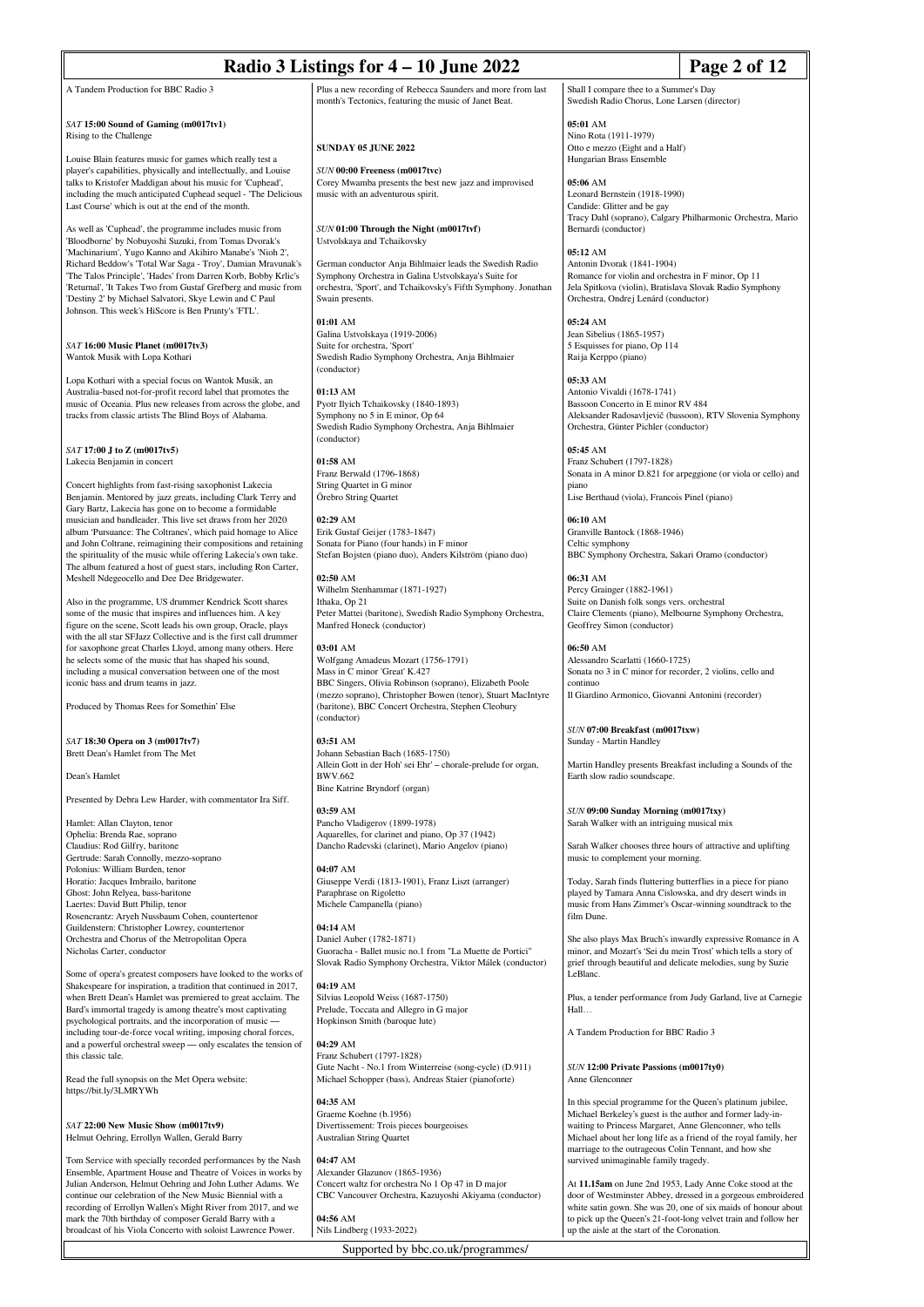| Radio 3 Listings for 4 – 10 June 2022<br>Page 3 of 12                                                                                                                                                                                                                                                                    |                                                                                                                                                                                                                                                                                                         |                                                                                                                                         |  |
|--------------------------------------------------------------------------------------------------------------------------------------------------------------------------------------------------------------------------------------------------------------------------------------------------------------------------|---------------------------------------------------------------------------------------------------------------------------------------------------------------------------------------------------------------------------------------------------------------------------------------------------------|-----------------------------------------------------------------------------------------------------------------------------------------|--|
| What followed that momentous day for Lady Anne Coke, who<br>became Lady Glenconner, was a life of continued service to the<br>royal family, as well as running enormous houses, having five                                                                                                                              | written for kings, queens, princes and princesses, at times<br>simultaneously praising and even criticising monarchies from<br>within and without.                                                                                                                                                      | Charles Baudelaire<br>Crowds read by Raj Ghatak<br>Duration 00:00:54                                                                    |  |
| children, hosting glamorous parties, and travelling the world.<br>Then at the age of 87 she published her bestselling memoir<br>Lady in Waiting, followed by two novels. Her new book<br>Whatever Next? will be published in the autumn.                                                                                 | SUN 17:30 Words and Music (m000mrgd)<br>Getting Together                                                                                                                                                                                                                                                | 11 00:18:14 Joseph Haydn<br>String Quartet in G minor, Op.20 no.3 (1st mvt: Allegro con<br>spirito)                                     |  |
| Anne Glenconner tells Michael about the exciting days leading<br>up to the coronation and her emotions as Elgar's Nimrod was                                                                                                                                                                                             | Poets and novelists reflect on time spent in groups. With<br>readings by Souad Faress and Raj Ghatak.                                                                                                                                                                                                   | Performer: Dudok Quartet<br>Duration 00:06:19                                                                                           |  |
| played at the very start of the service. She reminisces about<br>playing on Holkham beach as a child with the Queen and<br>Princess Margaret, and plays music that helped her through the<br>terrible events that engulfed her three sons in the 1980s.                                                                  | Gathering together, to share space and time with loved-ones and<br>friends, in groups and as audiences, at ceremonies and casual<br>meet-ups, in crowds, inside such experiences have been at the                                                                                                       | 12 00:24:34<br>Virginia Woolf<br>To The Lighthouse read by Souad Faress<br>Duration 00:02:32                                            |  |
| And she also talks frankly, and with great humour, about life<br>with Colin Tennant, later Lord Glenconner: the temper tantrums<br>which got him banned from airlines, the ruined trips to the<br>opera, the excruciating first evening of their honeymoon, and<br>the final, awful twist in the tale of their marriage. | core of what it has meant to be human, a normality challenged<br>by the recent months of lockdown and social distancing. How<br>have writers and poets sought to express the feelings and the<br>dynamics at play when we get together?<br>Amidst food, conversation and candlelight, the guests around | 13 00:27:03 Edvard Grieg<br>Salon (Lyric Pieces, Op.65)<br>Performer: Einar Steen-Nøkleberg<br>Duration 00:02:11                        |  |
| Producer: Jane Greenwood<br>A Loftus Media Production for BBC Radio 3                                                                                                                                                                                                                                                    | Mrs Ramsay's dinner table become "conscious of making a<br>party together" in a scene from To The Lighthouse by Virginia<br>Woolf. Leonard Cohen is reminiscing, urging us to join a late-<br>night scene of song and revelry at Dusko's Taverna in 1967; and                                           | 14 00:29:15<br>Kamila Shamsie<br>Kartography read by Raj Ghatak<br>Duration 00:00:45                                                    |  |
| SUN 13:00 Radio 3 Lunchtime Concert (m0017m52)<br>Beethoven and Borodin Quartets                                                                                                                                                                                                                                         | in the desert a family have gathered in the hooghan for a<br>healing ceremony, described by Navajo poet Luci Tapahonso.<br>And soundtracking the socialising we hear chamber music from<br>Haydn, a Verdi drinking song, intimate folk singing and a                                                    | 15 00:29:59 Loudon Wainwright III (artist)<br>All In A Family<br>Performer: Loudon Wainwright III                                       |  |
| The Škampa Quartet play Beethoven and Borodin.                                                                                                                                                                                                                                                                           | wedding procession.                                                                                                                                                                                                                                                                                     | Duration 00:02:34                                                                                                                       |  |
| Presented by Martin Handley.<br>Beethoven: String Quartet No. 1 in F Op. 18                                                                                                                                                                                                                                              | Readings:<br>January Gill O'Neil - In the Company of Women<br>Eric Miyeni - The Harbour Café                                                                                                                                                                                                            | 16 00:32:33<br>Thomas Hardy<br>During Wind And Rain read by Souad Faress                                                                |  |
| Borodin: String Quartet No. 2 in D<br>Škampa Quartet:<br>Helena Jiříkovská violin                                                                                                                                                                                                                                        | Leonard Cohen - Dusko's Taverna 1967<br>Charles Baudelaire - Crowds (tr Arthur Symons)<br>Virginia Woolf - To The Lighthouse<br>Kamila Shamsie - Kartography                                                                                                                                            | Duration 00:01:27<br>17 00:34:02 John Johnson<br>Pavan                                                                                  |  |
| Adéla Štajnochrová violin<br>Martin Stupka viola<br>Lukáš Polák cello                                                                                                                                                                                                                                                    | Thomas Hardy - During Wind and Rain<br>Mrinal Pande - Two Women Knitting (tr Arlene Zide/Mrinal<br>Pande)                                                                                                                                                                                               | Performer: Julian Bream<br>Duration 00:01:58                                                                                            |  |
| Former winners of a Royal Philharmonic Society Award, the<br>Škampa Quartet return to the Wigmore Hall and BBC Radio 3<br>with two popular repertory pieces: an early quartet by<br>Beethoven and a work of outstanding melodic and exotic charm                                                                         | E.M. Forster - Howards End<br>William Blake - Song: I love the jocund dance<br>Jane Hirshfield - A Blessing for Wedding<br>John Steinbeck - The Grapes of Wrath<br>Luci Tapahonso - Starlore                                                                                                            | 18 00:36:02<br>Mrinal Pande<br>Two Women Knitting read by Raj Ghatak<br>Duration 00:01:26                                               |  |
| by Borodin.                                                                                                                                                                                                                                                                                                              | Robert Frost - A Time To Talk<br>Walt Whitman - I Sing The Body Electric, 4.                                                                                                                                                                                                                            | 19 00:37:25 Ludwig van Beethoven<br>Symphony no.5 in C minor, Op.67 (1st mvt: Allegro con brio)<br>Orchestra: London Symphony Orchestra |  |
| SUN 14:00 The Early Music Show (m0017ty2)<br>Masters of the Queen's Musick                                                                                                                                                                                                                                               | Produced by Phil Smith<br>A Reduced Listening production for BBC Radio 3.                                                                                                                                                                                                                               | Conductor: Wyn Morris<br>Duration 00:00:13                                                                                              |  |
| As part of the Platinum Jubilee celebrations, Hannah French<br>explores the history of the role of the Master of the Queen's<br>Music, which dates back to Charles I's appointment of Nicholas<br>Lanier in 1625.                                                                                                        | 01 00:01:05 Marc-Antoine Charpentier<br>Quel objet importun (Les Plaisirs de Versailles)<br>Ensemble: Boston Early Music Festival Ensemble<br>Conductor: Paul O'Dette<br>Duration 00:04:09                                                                                                              | 20 00:37:42<br>E.M. Forster<br>Howards End read by Souad Faress<br>Duration 00:01:00                                                    |  |
| The job itself has changed a great deal in those four hundred<br>years, as we'll hear from the current incumbent - Judith Weir -<br>the first woman to hold the position.                                                                                                                                                | 02 00:05:17 Billie Holiday (artist)<br>Autumn in New York<br>Performer: Billie Holiday                                                                                                                                                                                                                  | 21 00:39:50<br>E.M. Forster<br>Howards End read by Souad Faress<br>Duration 00:01:32                                                    |  |
| SUN 15:00 Choral Evensong (m0017m5v)<br>St George's, Windsor                                                                                                                                                                                                                                                             | Duration 00:01:29<br>03 00:05:49                                                                                                                                                                                                                                                                        | 22 00:41:15 Ludwig van Beethoven<br>Symphony No.5 in C minor, Op.67 (2nd mvt: Andante con                                               |  |
| From the Queen's Free Chapel of St George, Windsor Castle to<br>mark the platinum jubilee of Her Majesty the Queen.                                                                                                                                                                                                      | January Gill O'Neil<br>In The Company of Women read by Souad Faress<br>Duration 00:01:00                                                                                                                                                                                                                | moto)<br>Orchestra: London Symphony Orchestra<br>Conductor: Wyn Morris<br>Duration 00:00:28                                             |  |
| Introit: O Lord, make thy servant Elizabeth (Byrd)<br>Responses: Radcliffe<br>Psalm 46 (from Luther)                                                                                                                                                                                                                     | 04 00:06:47 Carmen McRae (artist)<br>Coffee Time<br>Performer: Carmen McRae                                                                                                                                                                                                                             | 23 00:41:45 Henry Bishop<br>Foresters Sound the Cheerful Horn                                                                           |  |
| First Lesson: 1 Kings 3 vv.3-15<br>Canticles: Stanford in A<br>Second Lesson: John 13 vv.3-14                                                                                                                                                                                                                            | Duration 00:02:43<br>05 00:09:33                                                                                                                                                                                                                                                                        | Choir: Pro Cantione Antiqua<br>Duration 00:01:41                                                                                        |  |
| Anthem: God is our hope and strength (Greene)<br>Voluntary: Orb and Sceptre (Walton)                                                                                                                                                                                                                                     | Eric Miyeni<br>The Harbour Caf read by Raj Ghatak<br>Duration 00:01:40                                                                                                                                                                                                                                  | 24 00:43:30<br>William Blake<br>Song: I love the jocund dance read by Raj Ghatak                                                        |  |
| James Vivian (Director of Music)<br>Luke Bond (Assistant Director of Music)                                                                                                                                                                                                                                              | 06 00:11:11 Giuseppe Verdi<br>Brindisi (La Traviata, Act 1)                                                                                                                                                                                                                                             | Duration 00:00:54<br>25 00:44:21 Richard Wagner                                                                                         |  |
| Recorded 24 May 2022.                                                                                                                                                                                                                                                                                                    | Orchestra: National Philharmonic Orchestra<br>Conductor: Richard Bonynge<br>Duration 00:02:49                                                                                                                                                                                                           | Bridal Chorus (Lohengrin)<br>Performer: Vienna Philharmonic<br>Conductor: Rudolf Kempe                                                  |  |
| SUN 16:00 Jazz Record Requests (m0017ty4)<br>Alyn Shipton presents jazz records of all styles as requested by<br>you.                                                                                                                                                                                                    | 07 00:14:08 Maria Rita (artist)<br>Despedida                                                                                                                                                                                                                                                            | Choir: Vienna Philharmonic Choir<br>Duration 00:04:54                                                                                   |  |
| SUN 17:00 The Listening Service (m0017ty6)                                                                                                                                                                                                                                                                               | Performer: Maria Rita<br>Duration 00:00:59                                                                                                                                                                                                                                                              | 26 00:49:18<br>Jane Hirshfield<br>A Blessing For Wedding read by Souad Faress                                                           |  |
| Royal Music                                                                                                                                                                                                                                                                                                              | 08 00:14:16<br><b>Leonard Cohen</b>                                                                                                                                                                                                                                                                     | Duration 00:01:52                                                                                                                       |  |
| Royal music throughout the ages. Tom Service asks: what<br>makes it sound royal, and why? And is there really such a thing<br>as a royal sound world?                                                                                                                                                                    | Dusko's Taverna 1967 read by Souad Faress<br>Duration 00:00:52                                                                                                                                                                                                                                          | 27 00:51:08 Aaron Copland<br>At the River (Old American Songs)<br>Singer: William Warfield                                              |  |
| Royal music doesn't have to be heraldic, ranging from the pomp<br>and ceremony of Elgar; to the intimacy of lutenists like                                                                                                                                                                                               | 09 00:15:10 Louis Armstrong (artist)<br>Cabaret<br>Performer: Louis Armstrong                                                                                                                                                                                                                           | Orchestra: Columbia Symphony Orchestra<br>Conductor: Aaron Copland<br>Duration 00:03:10                                                 |  |

Royal music doesn't have to be heraldic, ranging from the pomp<br>and ceremony of Elgar; to the intimacy of lutenists like<br>Dowland writing in the court of Christian IV in Denmark; to the<br>secret music of the Kyoto imperial cou

Supported by bbc.co.uk/programmes/

28 **00:54:20** Lonnie Holley (artist) Making a Joyful Noise

09 **00:15:10** Louis Armstrong (artist) Cabaret Performer: Louis Armstrong Duration 00:02:07

10 **00:17:21**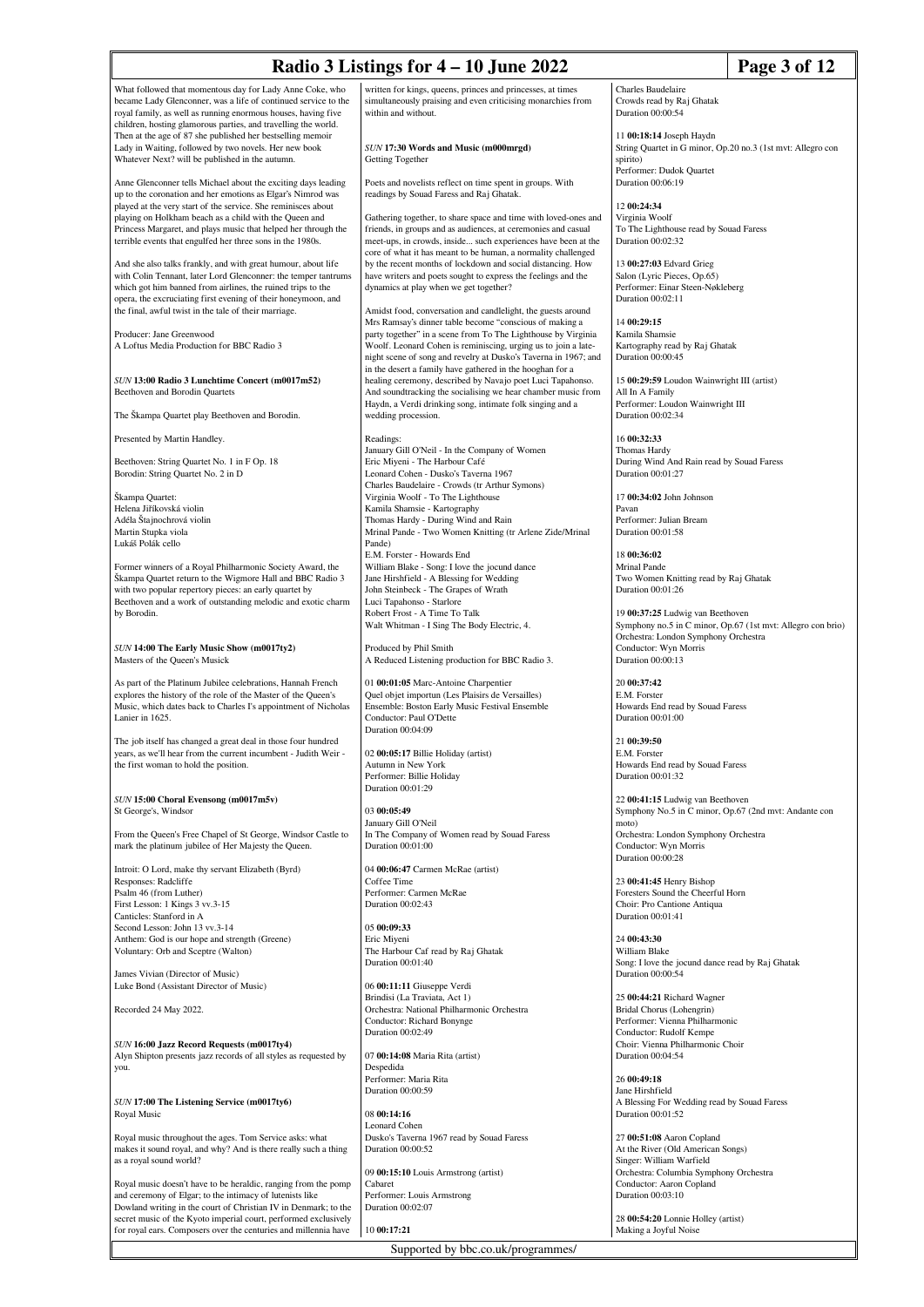|                                                                                                                                | Radio 3 Listings for $4 - 10$ June 2022                                                                                              | Page 4 of 12                                                                                                                     |
|--------------------------------------------------------------------------------------------------------------------------------|--------------------------------------------------------------------------------------------------------------------------------------|----------------------------------------------------------------------------------------------------------------------------------|
| Performer: Lonnie Holley                                                                                                       | shaped in circular formations, for what appear to have been                                                                          | In this new series, Nick Luscombe takes us on a personal                                                                         |
| Duration 00:00:45                                                                                                              | ritual ceremonies. That, half a world away, two peoples should<br>have sought to reflect and respond to nature in this way is        | journey through music and architecture, exploring some of the<br>connections and including specially commissioned works from     |
| 29 00:55:06 Denys Baptiste (artist)                                                                                            | astonishing and Susan's knowledge of the ancient past here                                                                           | composers responding to place. In this first episode, Nick                                                                       |
| With this Faith                                                                                                                | inspires a new fascination for the sophistication of Japan's                                                                         | considers the built environment - transport infrastructure,                                                                      |
| Performer: Denys Baptiste<br>Duration 00:08:22                                                                                 | ancient history and the relative wealth of material, in the form<br>of pottery and traces of domestic life, that are to be found in  | municipal buildings and housing, including music from<br>Salvatore Sciarrino, Chris Watson and Yutaka Hirose. We hear            |
|                                                                                                                                | these old Jomon sites.                                                                                                               | the music choice of architect Elsie Owusu and a brand new                                                                        |
| 30 01:03:35                                                                                                                    |                                                                                                                                      | work from Natalie Sharp (Lone Taxidermist) inspired by and                                                                       |
| Lucy Tapahonso<br>Starlore read by Souad Faress                                                                                | SUN 19:30 Drama on 3 (m000k1kj)                                                                                                      | using field recordings of Rochdale Town Hall.                                                                                    |
| Duration 00:00:15                                                                                                              | Lockdown Theatre Festival: Rockets and Blue Lights                                                                                   |                                                                                                                                  |
|                                                                                                                                |                                                                                                                                      |                                                                                                                                  |
| 31 01:03:43 Ben Hudson Begay (artist)<br>Yeibichai Song                                                                        | By Winsome Pinnock.                                                                                                                  | MONDAY 06 JUNE 2022                                                                                                              |
| Performer: Ben Hudson Begay                                                                                                    | The Royal Exchange Theatre, Manchester's production of                                                                               | MON 00:00 The Music & Meditation Podcast (p0c5825p)                                                                              |
| Duration 00:01:14                                                                                                              | Rockets and Blue Lights had not yet had its press night when                                                                         | 4. Beat burnout with Dr Julie                                                                                                    |
| 32 01:03:58                                                                                                                    | the theatres closed in March 2020. Lockdown Theatre Festival<br>gives it a new lease of life on radio, using technological           | NAO meets Dr Julie Smith to explain how meditation can calm                                                                      |
| Lucy Tapahonso                                                                                                                 | solutions to record the actors at home.                                                                                              | your nervous system, help overcome that feeling of burnout and                                                                   |
| Starlore read by Souad Faress<br>Duration 00:00:44                                                                             | Amid the gloom of Victorian England, Thomas, a black sailor                                                                          | feel more resilient going forward. Dr Julie Smith is a clinical<br>psychologist, TikTok sensation and author of the Sunday Times |
|                                                                                                                                | prepares to take one last voyage, while the ageing artist JMW                                                                        | bestseller Why Has Nobody Told Me This Before? The music                                                                         |
| 33 01:05:00                                                                                                                    | Turner seeks inspiration in a half-remembered story. In 21st-                                                                        | that soundtracks Julie's relaxing guided meditation was                                                                          |
| Lucy Tapahonso                                                                                                                 | century London, an actress finds herself bound by history - two<br>centuries after abolitionists won her ancestors their freedom.    | composed by Sarah Jenkins and recorded by the BBC Concert                                                                        |
| Starlore read by Souad Faress<br>Duration 00:02:00                                                                             | The play retells British history through the prism of the slave                                                                      | Orchestra exclusively for this episode. Whether you're just<br>starting to meditate or you're a seasoned meditator, this is the  |
|                                                                                                                                | trade. Fusing fact with fiction, past with present, the powerfully                                                                   | perfect podcast for you.                                                                                                         |
| 34 01:05:02 Mini Pops Junior (artist)                                                                                          | personal with the fiercely political, it asks who owns our past -                                                                    |                                                                                                                                  |
| Kalinenk<br>Performer: Mini Pops Junior                                                                                        | and who has the right to tell its stories?                                                                                           | Music you'll hear in this episode includes:<br>JS Bach: Aria from Goldberg Variations                                            |
| Duration 00:02:12                                                                                                              | This production contains strong language.                                                                                            | Sarah Jenkins: Music and Meditation                                                                                              |
|                                                                                                                                |                                                                                                                                      | Liszt: Suisse from Années de pèlerinage                                                                                          |
| 35 01:07:18 3 Cohens (artist)<br>Conversation #3                                                                               | Billie  Anthony Aje<br>Turner/ Roy/Peter Piper  Paul Bradley                                                                         | Debussy: Clair de Lune                                                                                                           |
| Performer: 3 Cohens                                                                                                            | Thomas/Trevor  Karl Collins                                                                                                          | 01 00:02:53 Johann Sebastian Bach                                                                                                |
| Duration 00:01:33                                                                                                              | Lou/Olu  Kiza Deen                                                                                                                   | Goldberg Variations - Aria                                                                                                       |
| 36 01:08:53                                                                                                                    | Caesar/Reuben  Natey Jones<br>Essie/Lucy  Rochelle Rose                                                                              | Duration 00:02:48                                                                                                                |
| Robert Frost                                                                                                                   | Ruskin/Johnson/ Decker  Matthew Seadon-Young                                                                                         | 02 00:11:32 Sarah Jenkins                                                                                                        |
| A Time To Talk read by Raj Ghatak                                                                                              | Jess/Jeanie  Kudzai Sitima                                                                                                           | Music and Meditation                                                                                                             |
| Duration 00:00:31                                                                                                              | Danby/Mary/Meg/Shona  Cathy Tyson<br>Clarke/Pearson/Benjamin  Everal A Walsh                                                         | Conductor: Ben Palmer<br>Orchestra: BBC Concert Orchestra                                                                        |
| 37 01:09:23 The Grubby Mitts (artist)                                                                                          |                                                                                                                                      | Duration 00:09:39                                                                                                                |
| To a friend's house the way is never long                                                                                      | Music by Femi Temowo                                                                                                                 |                                                                                                                                  |
| Performer: The Grubby Mitts<br>Duration 00:02:39                                                                               | Sound Designer Elena Peña<br>Directed by Miranda Cromwell                                                                            | 03 00:21:55 Franz Liszt<br>Années de pèlerinage - Suisse                                                                         |
|                                                                                                                                | Associate direction by Mumba Dodwell                                                                                                 | Duration 00:01:35                                                                                                                |
| 38 01:10:35<br>Walt Whitman                                                                                                    | Dramaturgy by Suzanne Bell<br>Produced by Jeremy Mortimer and Steve Bond                                                             | 04 00:23:49 Claude Debussy                                                                                                       |
| I Sing The Body Electric, 4. read by Souad Faress                                                                              | Additional production by Jack Howson                                                                                                 | Clair de Lune                                                                                                                    |
| Duration 00:01:04                                                                                                              | Sound Editing by Adam Woodhams                                                                                                       | Conductor: Ben Palmer                                                                                                            |
|                                                                                                                                | Production Coordinator Gabriel Francis<br>Production Manager Sarah Kenny                                                             | Orchestra: BBC Concert Orchestra<br>Duration 00:04:51                                                                            |
| SUN 18:45 Between the Ears (m0017ty9)                                                                                          | Executive Producers Bertie Carvel and Joby Waldman                                                                                   |                                                                                                                                  |
| Jamming with Birds                                                                                                             | A Reduced Listening Production                                                                                                       |                                                                                                                                  |
| "In May, I sing night and day,                                                                                                 | "A major theme of Rockets and Blue Lights is the legacy of                                                                           | MON 00:30 Through the Night (m0017tyf)<br>Saint-Saëns from Paris                                                                 |
| In June, I change my tune,                                                                                                     | history and the ongoing impact of this legacy on the                                                                                 |                                                                                                                                  |
| In July, far off I fly"                                                                                                        | descendants of Africans who were enslaved. Another theme of                                                                          | The Orchestre National de France and conductor Cristian                                                                          |
| Ten years ago, musician Cosmo Sheldrake started making an                                                                      | the play is the significance, necessity and power of love in the<br>face of such a history and the challenge of achieving that. I am | Măcelaru perform Saint-Saëns's Requiem and Third Symphony.<br>Jonathan Swain presents.                                           |
| album of bird songs, each track inspired by an endangered                                                                      | also interested in the representation of painful subjects – what                                                                     |                                                                                                                                  |
| species on the 'Birds of Conservation Concern' list. The album                                                                 | we choose to represent and what we deny." Winsome Pinnock                                                                            | 12:31 AM                                                                                                                         |
| is called Wake Up Calls, a nod to the dawn chorus, but also<br>because it is doing a second kind of waking up. Each track is a | Winsome Pinnock's award-winning plays include The Wind of                                                                            | Camille Saint-Saëns (1835-1921)<br>Requiem, op. 54                                                                               |
| celebration of the birds that we are rapidly losing. Birds like the                                                            | Change (Half Moon Theatre), Leave Taking (Liverpool                                                                                  | Véronique Gens (soprano), Aliénor Feix (contralto), Julien Behi                                                                  |
| nightingale, the mistle thrush, the skylark, the cuckoo. With                                                                  | Playhouse Studio, National Theatre, Bush Theatre), Picture                                                                           | (tenor), Nicolas Testé (baritone), Choeur de Radio France,                                                                       |
| their decline comes the loss of the musical, emotional and<br>cultural richness they bring to our lives.                       | Palace (Women's Theatre Group), A Hero's Welcome<br>(Women's Playhouse Trust at the Royal Court Theatre                              | Martina Batič (director), Olivier Latry (organ), Orchestre<br>National de France, Cristian Măcelaru (conductor)                  |
|                                                                                                                                | Upstairs), A Rock in Water (Royal Court Young People's                                                                               |                                                                                                                                  |
| For Cosmo, the process of making music with these birds                                                                        | Theatre at the Theatre Upstairs), Talking in Tongues (Royal                                                                          | $01:08$ AM                                                                                                                       |
| opened up a whole new way of thinking about composition. It's<br>the birds who set the tempos and inform the melodies. You     | Court Theatre Upstairs), Mules (Clean Break Theatre<br>Company) and One Under (Tricycle Theatre). Winsome has                        | Camille Saint-Saëns (1835-1921)<br>Symphony No. 3 in C minor, op. 78 ('Organ')                                                   |
| could even say it's the birds who are the lead vocalists,                                                                      | also written for radio and television. In 2018 she was awarded                                                                       | Olivier Latry (organ), Orchestre National de France, Cristian                                                                    |
| provoking questions around intellectual property: who owns this                                                                | the prestigious Alfred Fagon Award.                                                                                                  | Măcelaru (conductor)                                                                                                             |
| music? Should the birds get publishing royalties? Are the birds<br>collaborators of sorts?                                     | Lockdown Theatre Festival was set up by Bertie Carvel as a                                                                           | 01:46 AM                                                                                                                         |
|                                                                                                                                | positive, creative response to the coronavirus crisis, which has                                                                     | Camille Saint-Saëns (1835-1921)                                                                                                  |
| Featuring, in order of appearance, writer Robert MacFarlane,                                                                   | forced theatres all over the world to close, with no knowing                                                                         | Adagio, from 'Symphony No. 2 in A minor, op. 55'                                                                                 |
| poet Erin Robinsong, sound ecologist Bernie Krause, artist<br>Marcus Coates, musician Brian Eno, musician Sam Lee and          | when - or in some cases if - they will reopen. It captures in<br>audio form some of the stage productions which had their            | Orchestre National de France, Cristian Măcelaru (conductor)                                                                      |
| artist Rachel Berwick.                                                                                                         | performances unexpectedly cut short. Using innovative                                                                                | 01:51 AM                                                                                                                         |
|                                                                                                                                | techniques, actors record "down the line" from isolation, linked                                                                     | Marin Marais (1656-1728)                                                                                                         |
| Produced by Becky Ripley                                                                                                       | with each other and with the director via video conferencing.                                                                        | Suite No.2 for two viols in G major from Pieces à une et deux<br>violes, Paris                                                   |
|                                                                                                                                |                                                                                                                                      | Violes Esgales, Susie Napper (viol), Margaret Little (viol)                                                                      |
| SUN 19:15 Sunday Feature (m000hgqx)                                                                                            | SUN 21:25 Record Review Extra (m0017tyc)                                                                                             |                                                                                                                                  |
| New Generation Thinkers: Susan Greaney and the Jomon<br>Connection                                                             | Britten's Four Sea Interludes                                                                                                        | 02:31 AM<br>Ludwig van Beethoven (1770 - 1827)                                                                                   |
|                                                                                                                                | Hannah French introduces more music from some of the new                                                                             | Septet in E flat major, Op 20                                                                                                    |
| Archeologist Susan Greaney has spent much of her life studying                                                                 | releases featured in yesterday's Record Review, including the                                                                        | Michel Lethiec (clarinet), Andre Cazalet (horn), Giorgio                                                                         |
| the Neolithic monuments of the British Isles, including<br>Stonehenge. As part of her role at English Heritage she was         | recommended version of the Building a Library work: Britten's<br>Four Sea Interludes from Peter Grimes.                              | Mandolesi (bassoon), Agata Szymczewska (violin), Amihai<br>Grosz (viola), Rafal Kwiatkowski (cello), Jurek Dybal (double         |

Archeologist Susan Greaney has spent much of her life studying the Neolithic monuments of the British Isles, including Stonehenge. As part of her role at English Heritage she was invited recently to travel to Japan to see what was happening there at much the same time that the massive stones were being assembled on the high ground in Wiltshire. In this programme Susan reports from three sites in northern Japan were the ancient Jomon civilisations also turned to stones, gathered and

*SUN* **23:00 Sound Designs with Nick Luscombe (m0017wfb)** The Built Environment

Supported by bbc.co.uk/programmes/

Karol Szymanowski (1882-1937) Piano Sonata no 2 in A major, Op 21

bass) **03:12** AM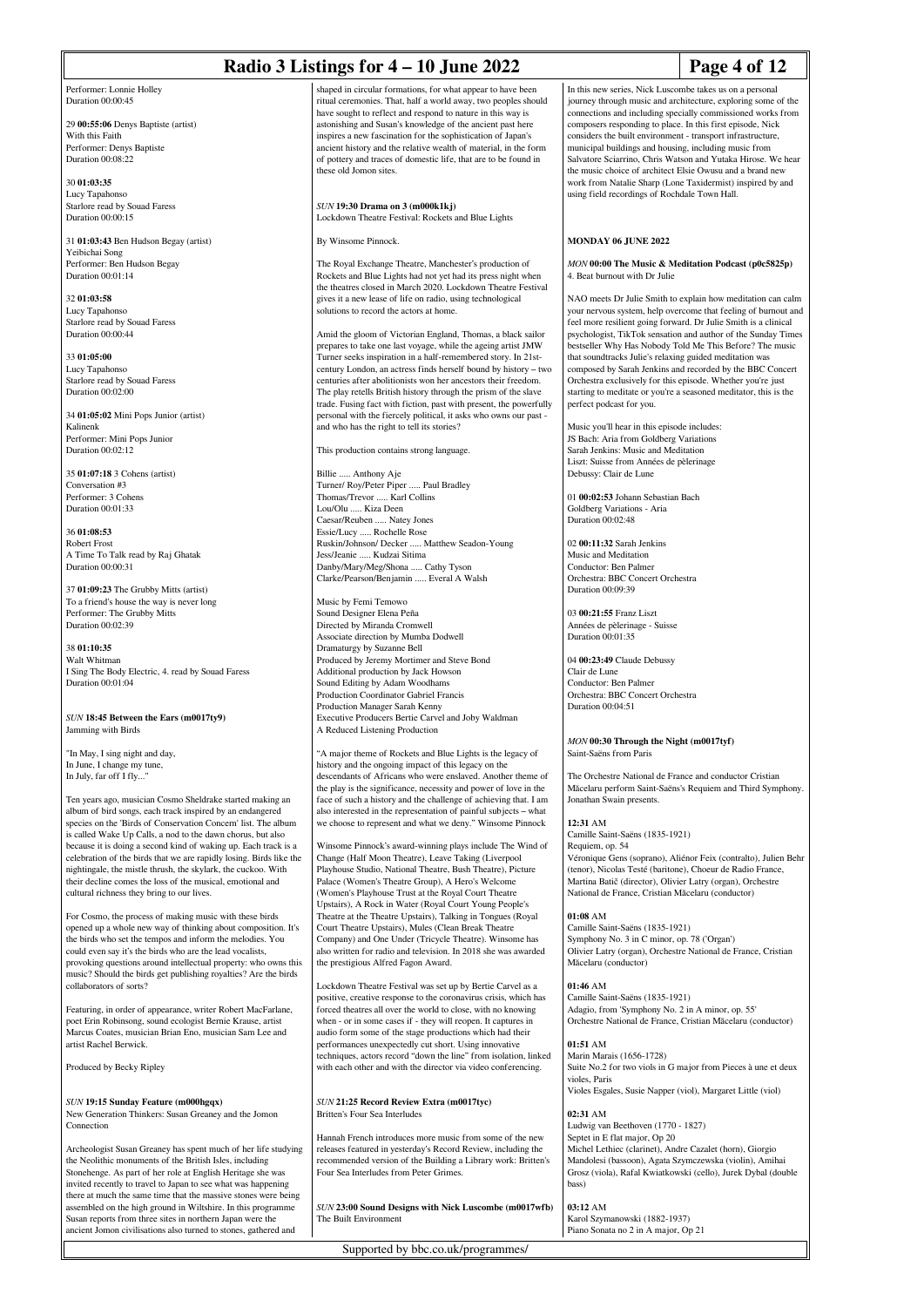Jerzy Godziszewski (piano)

#### **03:41** AM

Väinö Raitio (1891-1945) Maidens on the Headlands - symphonic poem Finnish Radio Symphony Orchestra, Jukka-Pekka Saraste (conductor)

### **03:49** AM

Johannes Brahms (1833-1897) 3 Lieder, arr. for cello and piano: An ein Veilchen, No.2 from 5 Songs Op.49; Alte Liebe, No.1 from 5 Songs Op.72; Wie Melodien zieht es mir, No.1 from 5 Songs Op.105 Sol Gabetta (cello), Bertrand Chamayou (piano)

**03:57** AM Henry Purcell (1659-1695) Sonata No.6 for 2 violins and continuo in G minor (Z.807) Il Tempo Ensemble

**04:04** AM Hermann Ambrosius (1897-1983) Suite Zagreb Guitar Trio

### **04:12** AM

Dmytro Bortniansky (1751-1825) Choral Concerto No 28, "Blessed is the Man" Viktor Skoromny (conductor), Tasia Buchna (soprano), Valentina Slezniova (contralto), Vasyl Kovalenko (tenor), Fedir Brauner (tenor), Evgen Zubko (bass), Platon Maiborada Academic Choir

**04:20** AM Georg Philipp Telemann (1681-1767) Concerto Polonais TWV 43:G4 Arte dei Suonatori

**04:31** AM Johann Strauss II (1825-1899) Overture (Die Fledermaus) BBC Philharmonic, Vassily Sinaisky (conductor)

**04:39** AM Franz Liszt (1811-1886) Hungarian Rhapsody No.12 in C sharp minor Rian de Waal (piano)

#### **04:49** AM

Johann Sebastian Bach (1685-1750) Fürchte dich nicht, ich bin bei dir, BWV 228 Tafelmusik Chamber Choir, Tafelmusik Baroque Orchestra, Ivars Taurins (conductor)

**04:58** AM Sergiu Natra (1924-2021) Sonatina for Harp (1965) Rita Costanzi (harp)

**05:05** AM Albertus Groneman (c.1710-1778) Sonata for 2 flutes in G major Jed Wentz (flute), Marion Moonen (flute)

**05:13** AM Petko Stainov (1896-1977) Horsemen, ballad for men's choir Kaval Men's Choir, Mihail Angelov (conductor)

**05:21** AM Felix Mendelssohn (1809-1847) Symphony No. 4 in A major, Op.90 (Italian) Wroclaw Baroque Orchestra, Giovanni Antonini (conductor)

**05:50** AM Wilhelm Friedemann Bach (1710-1784) Sinfonia (F.67) in F major (1745) Akademie für Alte Musik Berlin, Stephan Mai (director)

**06:02** AM Erich Wolfgang Korngold (1897-1957) Violin Concerto in D major Op 35 Chantal Juillet (violin), New Zealand Symphony Orchestra, Franz-Paul Decker (conductor)

*MON* **06:30 Breakfast (m0017tqs)** Monday - A Scottish Coast to Coast with Petroc Trelawny

From the foreshore at Cromarty, we overlook the Cromarty Firth and the Souters, the large headlands which frame the firth's estuary into the North Sea. We hear of the Highland clearances which took place in the area, the challenges of rebuilding communities and emigration to Canada, and discover the rich marine life of the firth.

Email 3breakfast@bbc.co.uk

*MON* **09:00 Essential Classics (m0017tqv)** Tom McKinney

Tom McKinney plays the best in classical music, with familiar favourites alongside new discoveries and musical surprises.

0915 Playlist starter – listen and send us your ideas for the next step in our musical journey today.

1010 Song of the Day – harnessing the magic of words, music and the human voice.

1030 Playlist reveal – a sequence of music suggested by you in response to our starter today.

1100 Essential Performers – this week we focus on five Scottish ensembles, starting today with Concerto Caledonia.

1130 Slow Moment – time to take a break for a moment's musical reflection.

*MON* **12:00 Composer of the Week (m000kn8d)** Holmès and Duparc

A Tale of Two Composers

Donald Macleod and Anastasia Belina explore the lives and music of Augusta Holmès and Henri Duparc, beginning with their early years, and including Duparc's L'invitation au voyage and a symphony by Holmès, which was specially recorded by the BBC National Orchestra of Wales.

Imagine creating a grand spectacle that demands 1,200 performers, along with the most lavish sets and costumes. You might think that the figure behind such an extraordinary achievement would have staked a claim on immortality, yet despite achieving considerable fame in her own lifetime, this is not the fate that befell Augusta Holmès. Over the passage of time her name has disappeared into obscurity, whilst that of her direct contemporary, Henri Duparc has grown and prospered. These days he's regarded as one of the leading figures of French song, yet it's still the case that relatively little is known about his life.

In Duparc's case his is a reputation built on the slenderest of musical means, some seventeen mélodies. By contrast, Holmès's Ode triomphale, which was written to mark the centenary of France's 1789 revolution, is the largest of a generous collection of large-scale orchestral works, to which you can also add four operas, the last of which was mounted at the Paris Opera in 1895, as well as considerable catalogue of songs.

To shed light on Holmès's music, several of her works have been recorded by the BBC Performing Groups, as part of the Forgotten Women Composers project, which was developed by the BBC in association with the Arts and Humanities Research Council.

Helping Donald Macleod uncover more about the little-known Augusta Holmès and Henri Duparc, is Anastasia Belina, a music historian with a particular interest in 19th-century music and women composers.

Holmès's musical aspirations didn't get off to a flying start, as her mother, who was a painter, held an aversion to music, while Duparc's family saw their son's eventual future in Law.

Duparc: Chansons triste Margaret Price, soprano James Lockhart, piano

Duparc: Aux étoiles Lyon Opera Orchestra Pierre Bleuse, conductor

Holmès: Trois petites pièces for flute and piano Juliette Hurel, flute Hélène Couvert, piano

Holmès: Rolando Furieux BBC National Orchestra of Wales Valentina Peleggi, conductor

Duparc: L'invitation au voyage Felicity Lott, soprano Orchestre de la Suisse Romande Armin Jordan, conductor

Produced by Johannah Smith for BBC Wales.

*MON* **13:00 Radio 3 Lunchtime Concert (m0017tqx)** Nelson Goerner

Described as a 'discreet artist whose career is immense', Argentinian pianist Nelson Goerner performs two piano masterpieces. Debussy's Estampes portray the composer's fascination with other cultures: from 'Pagodes', evoking

Supported by bbc.co.uk/programmes/

Indonesian gamelan music, which Debussy first heard in the Paris World Conference Exhibition of 1889; to 'La soirée dans Grenade', which mimics guitar strumming to conjure up images of Granada; to 'Jardins sous la pluie', which describes a garden in the Normandy town of Orbec during an extremely violent rainstorm. Composed some seventy years earlier, Schumann's Symphonic Studies test the technical and emotional capabilities of any pianist. Originally published as a set of twelve studies, when republishing the set in 1890, Brahms restored the five variations that had been cut by Schumann – an amendment Nelson Goerner acknowledges in his performance.

Presented by Andrew McGregor

Schumann: Etudes Symphoniques, Op 13 (including the 5) Posthumous Variations)

Monday - Beethoven in Scotland

for your afternoons, featuring exclusive recordings from BBC orchestras and ensembles around Europe. This week, as Petroc Trelawny traverses Scotland for Radio 3's Breakfast, the BBC Scottish Symphony Orchestra feature in Penny's **3pm** spotlight each day. Today, Yutaka Sado conducts Beethoven's Pastoral Symphony. Also, Café Zimmermann play music by CPE and JS joyous music by the young American composer Quinn Mason.

RR Bennett: Celebration for Orchestra

BWV 29' CPE Bach: Trio Sonata in B flat, Wq. 161/2 Café Zimmermann (Church of St Simon and St Jude, Prague)

Quinn Mason: A Joyous Trilogy RAI National Symphony Orchestra

Beethoven: Symphony No. 6 in F major, Op.68 Yasushi Akutagawa: Triptyque BBC Scottish SO Yutaka Sado, conductor (Rec. 11/11/21 City Halls, Glasgow)

Mozart: Prelude and Fugue No. 4, K. 404a (from the collection Six Preludes and Fugues for violin, viola and cello (arrangement of various compositions by J. S. Bach) Café Zimmermann

*MON* **16:30 New Generation Artists (m0017tr1)** Johan Dalene plays Beethoven

New Generation Artists: Johan Dalene plays Beethoven. Three of the musicians on Radio 3's young artists programme are heard in the BBC studios ahead of their performances over the next few days in Birmingham and Aldeburgh.

Tippett: Songs for Ariel Ema Nikolovska (mezzo), Jose[h Middleton (piano)

Beethoven: Violin Sonata No. 8 in G major, Op. 30 No. 3 Johan Dalene (violin), Nicola Eimer (piano)

Frank Bridge: Allegretto for viola Timothy Ridout (viola), James Baillieu (piano)

*MON* **17:00 In Tune (m0017tr3)** Sir Matthew Bourne, Martin James Bartlett

Katie Derham is joined by choreographer Sir Matthew Bourne, to hear about his production 'The Car Man', based on Bizet's opera Carmen. His new version of the work opens later this week at the Royal Albert Hall. And pianist Martin James Bartlett joins Katie to play live in the studio.

*MON* **19:00 In Tune Mixtape (m0009l0l)** The perfect half hour of classical music

The Portishead singer gives a poignant live performance in an excerpt from Gorecki's Symphony No 3 "Sorrowful Songs". There's also the B flat minor Prelude from Das Wohltemperierte Klavier by JS Bach and Schubert joins the

Live from Wigmore Hall

Debussy: Estampes

Nelson Goerner (piano)

# *MON* **14:00 Afternoon Concert (m0017tqz)**

Penny Gore launches another week of the best classical music Bach in Prague, and the RAI Symphony Orchestra present

Including:

BBC Scottish SO John Wilson, conductor

JS Bach: Sinfonia, from 'Wir danken dir, Gott, wir danken dir,

John Axlerod, conductor

**3pm**

## **Page 5 of 12**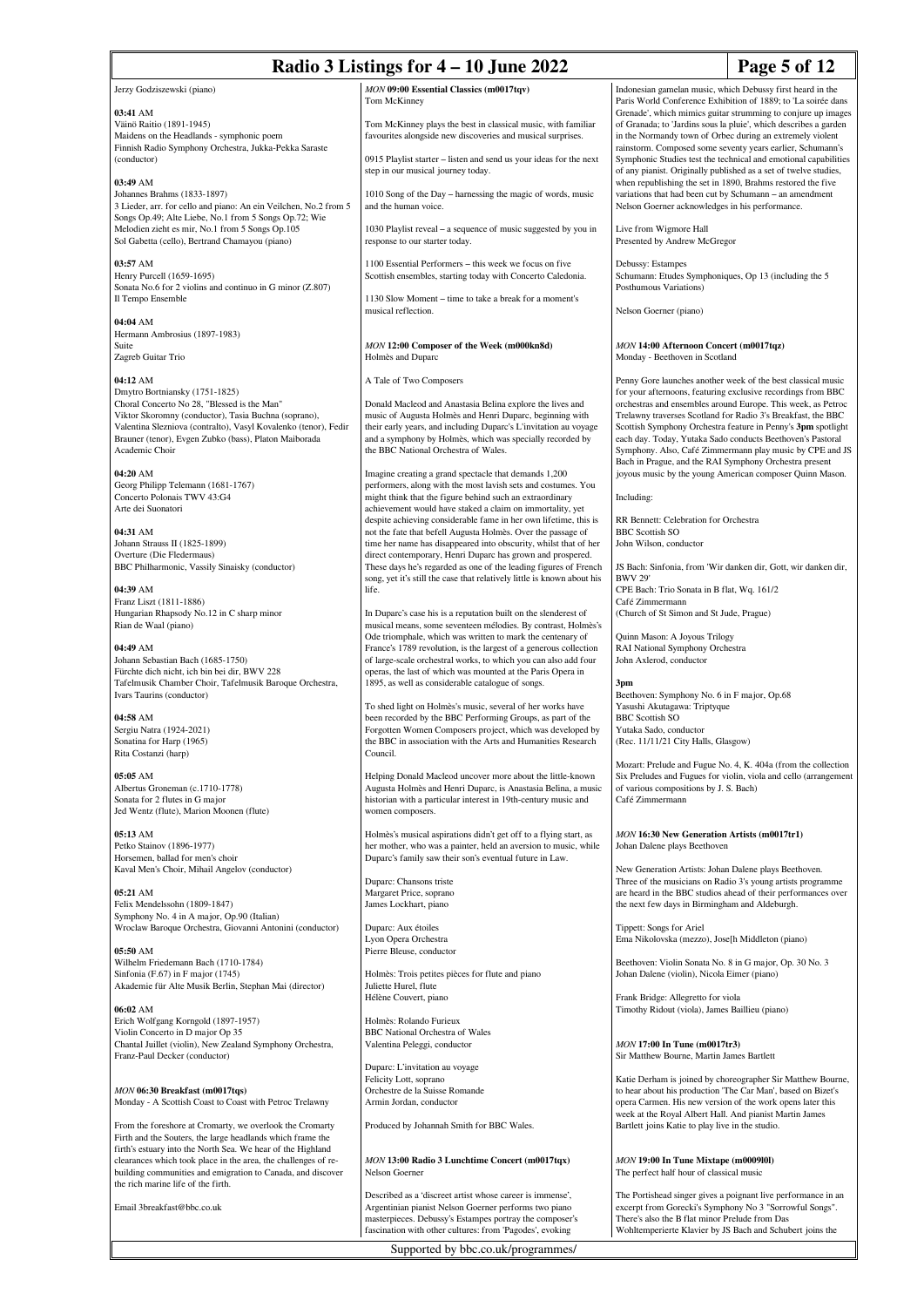| Radio 3 Listings for 4 - 10 June 2022                                                                                                                                                                                                                                                                                        | Page 6 of 12                                                                                                                                                        |                                                                                                                                                                            |  |
|------------------------------------------------------------------------------------------------------------------------------------------------------------------------------------------------------------------------------------------------------------------------------------------------------------------------------|---------------------------------------------------------------------------------------------------------------------------------------------------------------------|----------------------------------------------------------------------------------------------------------------------------------------------------------------------------|--|
| honest arcadian labour of the Shepherd's Chorus from<br>Rosamunde. And to begin, a cherubic Flos regalis viginalis<br>performed by Trio Mediaeval, Jefferson Airplane's Embryonic<br>Journey and the lovely warmth of the Intermezzo Op.118 No 2                                                                             | MON 22:00 Music Matters (m0017tr9)<br>[Repeat of broadcast at 11:45 on Saturday]                                                                                    | 03:49 AM<br>Benjamin Britten (1913-1976)<br>Hymn to St Cecilia for chorus Op 27<br>BBC Singers, David Hill (conductor)                                                     |  |
| by Brahms.<br>Producer: Ewa Norman                                                                                                                                                                                                                                                                                           | MON 22:45 The Essay (m000jpk0)<br>Islands                                                                                                                           | 04:00 AM<br>François-Joseph Gossec (1734-1829)                                                                                                                             |  |
| 01 00:00:14 Anon.                                                                                                                                                                                                                                                                                                            | Mingulay                                                                                                                                                            | Symphony (Op.5 No.3) in D major, 'Pastorella'<br>Tafelmusik Orchestra, Jeanne Lamon (conductor)                                                                            |  |
| Flos regalis<br>Ensemble: Trio Mediæval<br>Duration 00:04:21                                                                                                                                                                                                                                                                 | Poet Kenneth Steven finds inspiration in Scotland's west coast<br>islands. Each memoir concludes with a poem written about the<br>island he has visited.            | 04:16 AM<br>Fryderyk Chopin (1810-1849)<br>Rondo à la Mazur in F major, Op 5                                                                                               |  |
| 02 00:04:36 Jorma Kaukonen<br>Embryonic journey<br>Ensemble: Jefferson Airplane<br>Duration 00:01:54                                                                                                                                                                                                                         | 1. Mingulay: in the Outer Hebrides, an island comparable in its<br>wild beauty and isolation to St Kilda.<br>MON 23:00 Night Tracks (m0017trc)                      | Ludmil Angelov (piano)<br>04:25 AM<br>Ruth Watson Henderson (1932-)<br>Come Holy Spirit for SATB with organ accompaniment                                                  |  |
| 03 00:06:30 Johannes Brahms<br>6 Pieces Op.118: Intermezzo in A major<br>Performer: Murray Perahia                                                                                                                                                                                                                           | Music after dark<br>Sara Mohr-Pietsch presents an adventurous, immersive                                                                                            | Elmer Iseler Singers, Matthew Larkin (organ), Lydia Adams<br>(conductor)                                                                                                   |  |
| Duration 00:05:10<br>04 00:11:41 Andrea Falconieri<br>Folias echa para mi Señora Dona Terlilla de Carellenos<br>Ensemble: L'Arpeggiata                                                                                                                                                                                       | soundtrack for late-night listening, from classical to<br>contemporary and everything in between.                                                                   | 04:31 AM<br>Lili Boulanger (1893-1918)<br>Nocturne for flute and piano<br>Valentinas Gelgotas (flute), Audrone Kisieliute (piano)                                          |  |
| Director: Christina Pluhar<br>Duration 00:04:14                                                                                                                                                                                                                                                                              | TUESDAY 07 JUNE 2022<br>TUE 00:30 Through the Night (m0017trf)                                                                                                      | 04:34 AM<br>Sigismondo d'India (c.1582-1629), Antonio Ongaro (author)<br>Fiume, ch'a l'onde tue                                                                            |  |
| 05 00:15:56 Henryk Mikołaj Górecki<br>Symphony no. 3 Op.36 (Symphony of sorrowful songs): 2nd<br>movement                                                                                                                                                                                                                    | Bavarian Radio Symphony Orchestra at the BBC Proms<br>Sibelius's Symphony No 1, Prokofiev's Violin Concerto No 2                                                    | Consort of Musicke, Evelyn Tubb (soprano), Mary Nichols<br>(alto), Andrew King (tenor), Paul Agnew (tenor), Alan Ewing<br>(bass)                                           |  |
| Performer: Beth Gibbons<br>Orchestra: Polish Radio National Symphony Orchestra<br>Conductor: Krzysztof Penderecki<br>Duration 00:05:46                                                                                                                                                                                       | and Strauss's Der Rosenkavalier conducted by Yannick Nézet-<br>Séguin at the 2019 BBC Proms. Presented by Jonathan Swain.<br>12:31 AM<br>Jean Sibelius (1865-1957)  | 04:41 AM<br>Johann Sebastian Bach (1685-1750)<br>Praeludium and Fughetta in G major, BWV 902<br>Andreas Staier (harpsichord)                                               |  |
| 06 00:21:45 Johann Sebastian Bach<br>Prelude and fugue from Das Wohltemperierte Klavier, bk.1 no.<br>22 in B flat minor<br>Performer: Maurizio Pollini                                                                                                                                                                       | Symphony No 1 in E minor, Op 39<br>Bavarian Radio Symphony Orchestra, Yannick Nézet-Séguin<br>(conductor)                                                           | 04:51 AM<br>Stanisław Moniuszko (1819-1872)<br>Flis ('The Raftsman') (Overture)                                                                                            |  |
| Duration 00:03:01<br>07 00:24:46 Franz Schubert<br>Rosamunde D.797: Chorus of shepherds (Hier auf den Fluren)                                                                                                                                                                                                                | 01:11 AM<br>Sergey Prokofiev (1891-1953)<br>Violin Concerto No 2 in G minor, Op 63<br>Gil Shaham (violin), Bavarian Radio Symphony Orchestra,                       | Polish Radio Symphony Orchestra, Jerzy Salwarowski<br>(conductor)<br>04:59 AM                                                                                              |  |
| Choir: Ernst Senff Choir<br>Orchestra: Chamber Orchestra of Europe<br>Conductor: Claudio Abbado                                                                                                                                                                                                                              | Yannick Nézet-Séguin (conductor)<br>01:38 AM                                                                                                                        | Claude Debussy (1862-1918)<br>Rhapsodie for saxophone and orchestra (arr. for saxophone and<br>piano)                                                                      |  |
| Duration 00:04:31<br>MON 19:30 Radio 3 in Concert (m0017tr7)                                                                                                                                                                                                                                                                 | Johann Sebastian Bach (1685-1750)<br>Gavotte from Partita No 3 in E major, BWV 1006<br>Gil Shaham (violin)                                                          | Miha Rogina (saxophone), Jan Sever (piano)<br>05:11 AM<br>Dobrinka Tabakova (b.1980)                                                                                       |  |
| Orchestre National de France<br>Bertrand de Billy conducts Gallic forces in an all-French<br>concert recorded in March at the Grand Auditorium of the                                                                                                                                                                        | 01:41 AM<br>Richard Strauss (1864-1949), Anonymous (arranger)<br>Der Rosenkavalier - suite<br>Bavarian Radio Symphony Orchestra, Yannick Nézet-Séguin               | Such Different Paths<br>Hugo Ticciati (violin), Thomas Reif (violin), Hana Hobiger<br>(viola), Gregor Hrabar (viola), Alessio Pianelli (cello), Ruiko<br>Matsumoto (cello) |  |
| Maison de la Radio, Paris.<br>To begin, Henri Dutilleux's Symphony No. 2 ('Double'). This<br>1959 commission, premiered by the Boston Symphony                                                                                                                                                                               | (conductor)<br>$02:07$ AM<br>Jean Sibelius (1865-1957)                                                                                                              | 05:28 AM<br>Barbara Strozzi (1619-1677)<br>"Hor che Apollo" - Serenade for Soprano, 2 violins & continuo                                                                   |  |
| Orchestra, makes a feature of the interplay between a 12-part<br>ensemble and a large orchestra (hence the 'Double'), described<br>by Dutilleux as 'a musical play of mirrors and of contrasting<br>colours' and including a lively finale, partly inspired by Count                                                         | Valse triste (Kuolema - incidental music, Op 44)<br>Bavarian Radio Symphony Orchestra, Yannick Nézet-Séguin<br>(conductor)                                          | Susanne Ryden (soprano), Musica Fiorita, Daniela Dolci<br>(director)<br>05:41 AM                                                                                           |  |
| Basie and Duke Ellington.<br>In the concert's second half, two 19th-century poems are the                                                                                                                                                                                                                                    | $02:12$ AM<br>Maurice Ravel (1875-1937), Peter Sadlo (arranger)<br>Rhapsodie espagnole arr for 2 pianos and percussion                                              | Einojuhani Rautavaara (1928-2016)<br>Anadyomene for orchestra, Op 33<br>Finnish Radio Symphony Orchestra, Leif Segerstam                                                   |  |
| starting point for Debussy. His sensuous ballet score, Prélude à<br>l'après-midi d'un faun echoes the overt eroticism of Stéphane<br>Mallarmé's poem whose title Debussy kept. It begins with a                                                                                                                              | Yuka Oechslin (piano), Anton Kernjak (piano), Matthias<br>Würsch (percussion), Michael Meinen (percussion)                                                          | (conductor)<br>05:51 AM                                                                                                                                                    |  |
| languorous orchestral flute solo which is preceded here by one<br>of the most famous solo flute works in the repertoire, Syrinx.<br>And to end, something considerably less steamy. Debussy's La<br>Damoiselle élue, a cantata for soprano and chorus, sets one of<br>Dante Gabriel Rossetti's best-known poems, The Blessed | 02:31 AM<br>Antonin Dvorak (1841-1904)<br>String Quartet No 13 in G, op 106<br>Sebastian String Quartet                                                             | Giuseppe Tartini (1692-1770)<br>Concerto for violin and strings in D minor (D.45)<br>Federico Agostini (violin), Slovenski Solisti, Marko Munih<br>(conductor)             |  |
| Damozel.<br>Introduced by Fiona Talkington                                                                                                                                                                                                                                                                                   | 03:12 AM<br>Francis Poulenc (1899-1963)<br>Sextet for piano and winds                                                                                               | 06:08 AM<br>Johannes Brahms (1833-1897)<br>Sonata in F minor (Op.120 No.1) for clarinet or viola and piano                                                                 |  |
| Henri Dutilleux: Symphony No. 2 ('Double')                                                                                                                                                                                                                                                                                   | Anita Szabó (flute), Béla Horváth (oboe), Zsolt Szatmári<br>(clarinet), Tamás Zempléni (horn), Pál Bokor (bassoon), Zóltan<br>Kocsis (piano)                        | Martin Fröst (clarinet), Thomas Larcher (piano)                                                                                                                            |  |
| Saint-Saëns: Mon coeur s'ouvre à ta voix (Samson et Dalila, Act<br>2)                                                                                                                                                                                                                                                        | 03:29 AM<br>Heinrich Ignaz Franz von Biber (1644-1704)                                                                                                              | TUE 06:30 Breakfast (m0017v0s)<br>Tuesday - A Scottish Coast to Coast with Petroc Trelawny                                                                                 |  |
| 8.10pm<br>Interval Music (from CD)<br>Rameau<br>Les Indes galantes: Danse des Sauvages; Chaconne                                                                                                                                                                                                                             | Sonata violino solo representativa for violin and continuo in A<br>major<br>Elizabeth Wallfisch (baroque violin), Rosanne Hunt (cello),<br>Linda Kent (harpsichord) | From the shore of Loch Ness at Dores, we explore the geology<br>which created the Great Glen and Loch Ness, and the myths<br>surrounding the monster.                      |  |
| Les Musiciens du Louvre<br>Marc Minkowski (conductor)                                                                                                                                                                                                                                                                        | 03:40 AM<br>George Frideric Handel (1685-1759)                                                                                                                      | Email 3breakfast@bbc.co.uk                                                                                                                                                 |  |
| $8.20 \text{ pm}$<br>Debussy: Syrinx<br>Prélude à l'après-midi d'un faune<br>La Damoiselle élue                                                                                                                                                                                                                              | 'The Arrival of the Queen of Sheba' (from 'Solomon', HWV.67)<br>Ars Barocca<br>03:44 AM                                                                             | TUE 09:00 Essential Classics (m0017v0v)<br>Georgia Mann<br>Georgia Mann plays the best in classical music, with familiar                                                   |  |
| Silvia Careddu (flute)<br>Virginie Verrez (mezzo-soprano)                                                                                                                                                                                                                                                                    | Zoltán Kodály (1882 - 1967)<br>Viennese Clock and Entrance of the Emperor and His Courtiers<br>(from "Hary Janos")                                                  | favourites alongside new discoveries and musical surprises.<br>0915 Playlist starter - listen and send us your ideas for the next                                          |  |
| Radio France Children's Chorus                                                                                                                                                                                                                                                                                               | Toronto Symphony Orchestra, Andrew Davis (conductor)                                                                                                                | step in our musical journey today.                                                                                                                                         |  |
| Supported by bbc.co.uk/programmes/                                                                                                                                                                                                                                                                                           |                                                                                                                                                                     |                                                                                                                                                                            |  |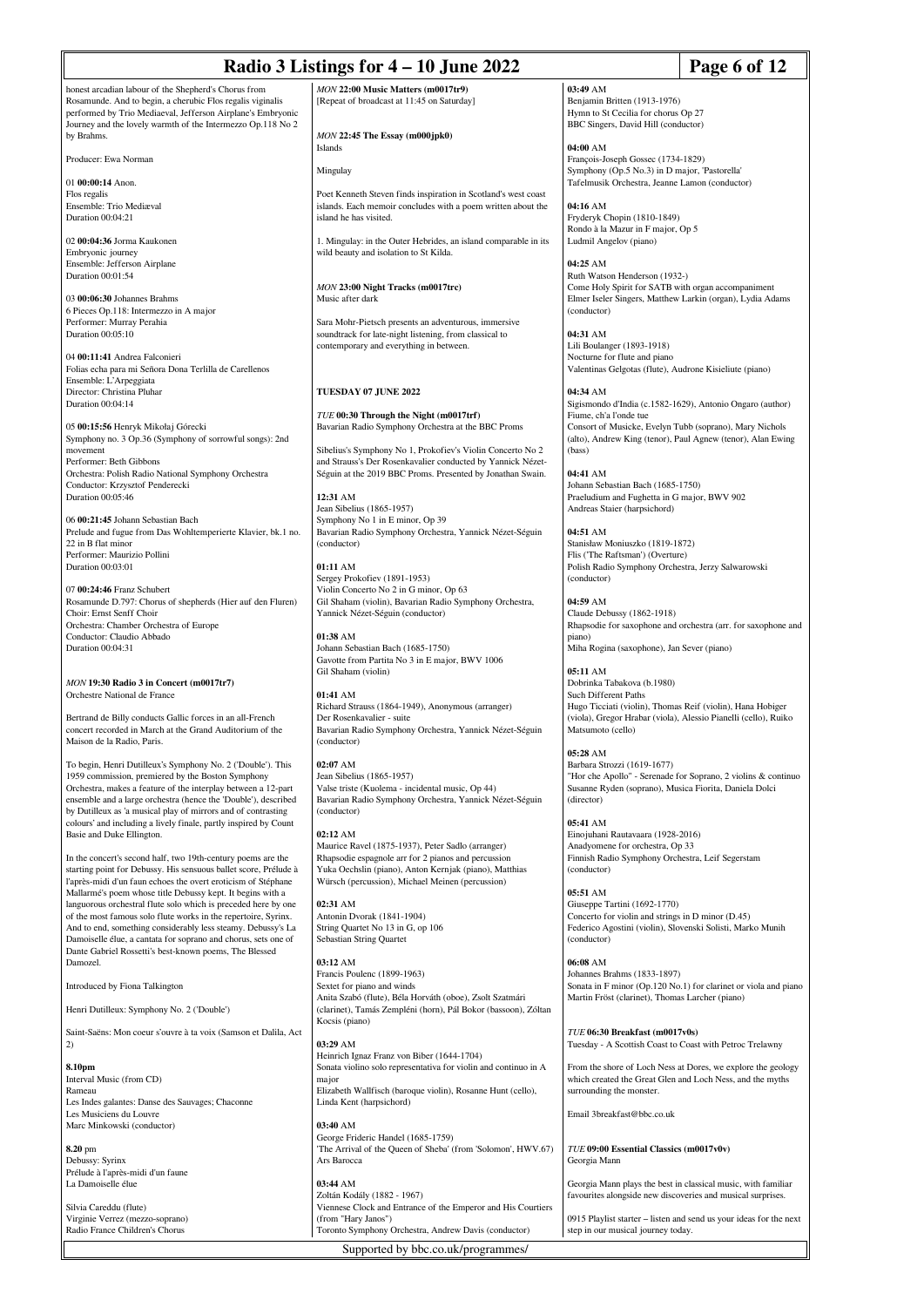| Radio 3 Listings for $4 - 10$ June 2022                                                                                                                                                                                     |                                                                                                                                                                                                                                                                      |                                                                                                                                                                                                                                                                                                                  | Page 7 of 12                                                                                                                                                                                         |
|-----------------------------------------------------------------------------------------------------------------------------------------------------------------------------------------------------------------------------|----------------------------------------------------------------------------------------------------------------------------------------------------------------------------------------------------------------------------------------------------------------------|------------------------------------------------------------------------------------------------------------------------------------------------------------------------------------------------------------------------------------------------------------------------------------------------------------------|------------------------------------------------------------------------------------------------------------------------------------------------------------------------------------------------------|
| 1010 Song of the Day - harnessing the magic of words, music<br>and the human voice.                                                                                                                                         | Yulianna Avdeeva (piano)                                                                                                                                                                                                                                             | Elgar's Enigma Variations                                                                                                                                                                                                                                                                                        |                                                                                                                                                                                                      |
| 1030 Playlist reveal - a sequence of music suggested by you in<br>response to our starter today.                                                                                                                            | Szymanowski: Violin Sonata in d minor, op. 9<br>Bomsori Kim (violin) and Rafał Blechacz (piano)<br>Bach: Partita No. 2 In C minor, BWV 826                                                                                                                           | Conductor Angus Webster travels to his native Cornwall with<br>the BBC National Orchestra of Wales for a celebration of<br>music in England in the beautifully refurbished Hall for<br>Cornwall in Truro. Continuing celebrations of his 150th                                                                   |                                                                                                                                                                                                      |
| 1100 Essential Performers - this week we focus on five<br>Scottish ensembles, and today, it's the turn of the Dunedin<br>Consort.                                                                                           | Yulianna Avdeeva (piano)                                                                                                                                                                                                                                             | on a theme by Thomas Tallis begins the concert, before we<br>move to a piece premiered in London only 14 years earlier,                                                                                                                                                                                          | birthday, Ralph Vaughan Williams's gloriously ethereal Fantasia                                                                                                                                      |
| 1130 Slow Moment – time to take a break for a moment's<br>musical reflection.                                                                                                                                               | TUE 14:00 Afternoon Concert (m0017v0z)<br>Tuesday - Ilan Volkov conducts Haydn<br>Penny Gore introduces the BBC Scottish Symphony Orchestra                                                                                                                          |                                                                                                                                                                                                                                                                                                                  | Dvořák's tone poem, The Water Goblin. For the piece, Dvořák<br>sets music to a poem which describes the malevolent Goblin of<br>the title abducting a maiden at his lake. The sound of striking      |
| TUE 12:00 Composer of the Week (m000kpg9)<br>Holmès and Duparc                                                                                                                                                              | and conductor Ilan Volkov in a Haydn symphony and concerto<br>today, as Radio 3's Breakfast travels across Scotland this week.<br>Thomas Dausgaard also joins the orchestra for music by<br>Wagner, there's more from Café Zimmermann in Prague, and                 | scaffolding poles announces the second half, when Webster and<br>the BBC National Orchestra of Wales give us music from<br>another Cornishman, Graham Fitkin and his piece Metal. The<br>evening then finishes with possibly the most-loved work of<br>English music, Elgar's Enigma Variations-a piece he wrote |                                                                                                                                                                                                      |
| A Composer in the Making                                                                                                                                                                                                    | the Berlin Philharmonic plays the music of Bernd Alois<br>Zimmermann.                                                                                                                                                                                                | about, and dedicated to, his "friends pictured within".                                                                                                                                                                                                                                                          |                                                                                                                                                                                                      |
| Donald Macleod and Anastasia Belina consider how Augusta<br>Holmès and Henri Duparc's contrasting musical trajectories led<br>them to study with César Franck, including the story behind<br>Duparc's rescued cello sonata. | Including:<br>Wagner: Parsifal (Prelude)                                                                                                                                                                                                                             | Presented by Petroc Trelawny and recorded on the 26th of May<br>in Truro's Hall for Cornwall.<br>7.30pm                                                                                                                                                                                                          |                                                                                                                                                                                                      |
| Imagine creating a grand spectacle that demands 1,200                                                                                                                                                                       | <b>BBC</b> Scottish SO<br>Thomas Dausgaard, conductor                                                                                                                                                                                                                | Vaughan Williams: Fantasia on a theme by Thomas Tallis<br>Dvořák: The Water Goblin, Op 107                                                                                                                                                                                                                       |                                                                                                                                                                                                      |
| performers, along with the most lavish sets and costumes. You<br>might think that the figure behind such an extraordinary                                                                                                   | Ellington/Peress: Black, Brown and Beige, suite                                                                                                                                                                                                                      | c. 8.15pm Interval music (from CD)                                                                                                                                                                                                                                                                               |                                                                                                                                                                                                      |
| achievement would have staked a claim on immortality, yet<br>despite achieving considerable fame in her own lifetime, this is                                                                                               | RAI National Symphony Orchestra<br>John Axlerod, conductor                                                                                                                                                                                                           | Graham Fitkin: Sciosophy                                                                                                                                                                                                                                                                                         | Maconchy: Variations on a theme from Vaughan Williams' 'Job'                                                                                                                                         |
| not the fate that befell Augusta Holmès. Over the passage of<br>time her name has disappeared into obscurity, whilst that of her<br>direct contemporary, Henri Duparc has grown and prospered.                              | JS Bach: Sonata, from 'Himmelskönig, sei willkommen, BWV<br>182'                                                                                                                                                                                                     | Arnold: The Padstow Lifeboat<br>c. 8.35                                                                                                                                                                                                                                                                          |                                                                                                                                                                                                      |
| These days he's regarded as one of the leading figures of French<br>song, yet it's still the case that relatively little is known about his<br>life.                                                                        | JS Bach: Gott soll allein mein Herze haben, BWV 169<br>JS Bach: Schwingt freudig euch empor, BWV 36<br>JS Bach: Ein ungefärbt Gemüte, BWV 24                                                                                                                         | Graham Fitkin: Metal<br>Elgar: Variations on an original theme, Op 36 ('Enigma')                                                                                                                                                                                                                                 |                                                                                                                                                                                                      |
| In Duparc's case his is a reputation built on the slenderest of<br>musical means, some seventeen mélodies. By contrast, Holmès'<br>l'Ode Triomphale, which was written to mark the centenary of                             | Café Zimmermann<br>3pm                                                                                                                                                                                                                                               | TUE 22:00 Free Thinking (m0017v17)<br>The Wolfson Prize 2022                                                                                                                                                                                                                                                     |                                                                                                                                                                                                      |
| France's 1789 revolution, is the largest of a generous collection<br>of large-scale orchestral works, to which you can add four                                                                                             | Haydn: Symphony No.82 'Bear'<br><b>BBC</b> Scottish SO                                                                                                                                                                                                               |                                                                                                                                                                                                                                                                                                                  | Witches, statues, God's body, the Ottomans, medieval church                                                                                                                                          |
| operas, the last of which was mounted at the Paris Opera in<br>1895, as well as considerable catalogue of songs.                                                                                                            | Ilan Volkov, conductor<br>Gershwin (arr. Zigutkin): Clap Yo' Hands from the musical 'Oh,                                                                                                                                                                             |                                                                                                                                                                                                                                                                                                                  | going and 17th-century England as a "devil land" are the topics<br>explored in this year's shortlisted books. Rana Mitter interviews<br>the authors ahead of the announcement of the winning book on |
| To shed light on Holmès' music, several of her works, including<br>one of her symphonies, have been specially recorded by the                                                                                               | Kay!'<br>12 Cellists of the Berlin Philharmonic                                                                                                                                                                                                                      | June 22nd.                                                                                                                                                                                                                                                                                                       |                                                                                                                                                                                                      |
| BBC Performing Groups, as part of the Forgotten Women<br>Composers project, which was developed by the BBC in<br>association with the Arts and Humanities Research Council.                                                 | c.3.30 <sub>pm</sub><br>Zimmermann: Photoptosis, Prélude für großes Orchester                                                                                                                                                                                        | The six books are:<br>The Ottomans: Khans, Caesars and Caliphs by Marc David Baer<br>The Ruin of All Witches: Life and Death in the New World by                                                                                                                                                                 |                                                                                                                                                                                                      |
| Helping Donald Macleod uncover more about the little-known<br>Augusta Holmès and Henri Duparc, is Anastasia Belina, a                                                                                                       | Berlin Philharmonic<br>Kirill Petrenko, conductor                                                                                                                                                                                                                    | Malcolm Gaskill                                                                                                                                                                                                                                                                                                  | Devil-Land: England Under Siege, 1588-1688 by Clare Jackson                                                                                                                                          |
| researcher with a particular interest in nineteenth century music<br>and women composers.                                                                                                                                   | Gipps: Wind Sinfonietta, Op 73<br><b>BBC</b> National Orchestra of Wales                                                                                                                                                                                             | Going to Church in Medieval England by Nicholas Orme<br>God: An Anatomy by Francesca Stavrakopoulou<br>Fallen Idols: Twelve Statues That Made History by Alex von                                                                                                                                                |                                                                                                                                                                                                      |
| Duparc was a perfectionist, who was often driven to destroy his<br>compositions. Today, a chance to hear his only surviving<br>chamber work, a cello sonata.                                                                | Jonathan Bloxham, conductor<br>Haydn: Cello Concerto No.2                                                                                                                                                                                                            | Tunzelmann                                                                                                                                                                                                                                                                                                       |                                                                                                                                                                                                      |
| Holmès: Molto lento                                                                                                                                                                                                         | Alexey Stadler, cello<br><b>BBC</b> Scottish SO                                                                                                                                                                                                                      | Producer: Ruth Watts                                                                                                                                                                                                                                                                                             |                                                                                                                                                                                                      |
| Luigi Magistrelli, clarinet<br>Claudia Bracco, piano                                                                                                                                                                        | Ilan Volkov, conductor                                                                                                                                                                                                                                               | TUE 22:45 The Essay (m000jq89)<br><b>Islands</b>                                                                                                                                                                                                                                                                 |                                                                                                                                                                                                      |
| Duparc: Sérénade<br>Le manoir de Rosemonde                                                                                                                                                                                  | TUE 17:00 In Tune (m0017v11)<br>Sophie Bevan & Raffaele Pe, Bryony Griffith & Alice Jones                                                                                                                                                                            | Jura                                                                                                                                                                                                                                                                                                             |                                                                                                                                                                                                      |
| Soupir<br>Wolfgang Holzmair, baritone<br>Gérard Wyss, piano                                                                                                                                                                 | Katie Derham is joined by Yorkshire folk duo Bryony Griffith<br>and Alice Jones, playing live in the studio. She also meets<br>soprano Sophie Bevan and countertenor Raffaele Pe, both                                                                               | island he has visited.                                                                                                                                                                                                                                                                                           | Poet Kenneth Steven finds inspiration in Scotland's west coast<br>islands. Each memoir concludes with a poem written about the                                                                       |
| Holmès: À Trianon<br>Katherine Eberle, mezzo soprano<br>Robin Guy, piano                                                                                                                                                    | currently starring in Handel's opera Tamerlano at The Grange<br>Festival in Hampshire.                                                                                                                                                                               | Orwell found inspiration for 1984.                                                                                                                                                                                                                                                                               | 2. Jura: two majestic mountains and a whirlpool, where George                                                                                                                                        |
| Holmès: La chanson du chamelier<br>Eva Csapó, soprano<br>Alicja Masan, piano                                                                                                                                                | TUE 19:00 In Tune Mixtape (m0017v13)<br>Classical music to inspire you                                                                                                                                                                                               | TUE 23:00 Night Tracks (m0017v19)<br>The constant harmony machine                                                                                                                                                                                                                                                |                                                                                                                                                                                                      |
| Holmès: Reverie Tsigane (piano solo)<br>Anthony Goldstone, piano                                                                                                                                                            | Survival, rebirth, salvation and liberty are at the heart of                                                                                                                                                                                                         | Sara Mohr-Pietsch presents an adventurous, immersive                                                                                                                                                                                                                                                             |                                                                                                                                                                                                      |
| Duparc: Sonata in A minor for cello and piano<br>Alain Meunier, cello                                                                                                                                                       | tonight's mixtape. We begin with the phoenix, symbol of re-<br>birth, an association for Ola Gjeilo that connects with the text<br>of the Latin Mass's Agnus Dei: Lamb of God, who takes away                                                                        | soundtrack for late-night listening, from classical to<br>contemporary and everything in between.                                                                                                                                                                                                                |                                                                                                                                                                                                      |
| Anne le Bozec, piano                                                                                                                                                                                                        | the sins of the world and has mercy on us. The mystical nature<br>of the phoenix's transformative power echoes in the sounds of                                                                                                                                      |                                                                                                                                                                                                                                                                                                                  |                                                                                                                                                                                                      |
| Holmès: Ouverture pour une comèdie<br>Rheinland-Pfalz Philharmonic                                                                                                                                                          | the Rachmaninov Cello Sonata, before the Watersons share the<br>tale of a young maid feeling at odds with the world that                                                                                                                                             | <b>WEDNESDAY 08 JUNE 2022</b>                                                                                                                                                                                                                                                                                    |                                                                                                                                                                                                      |
| Samuel Friedman, conductor                                                                                                                                                                                                  | surrounds her and looks for salvation from a lad from the north<br>country. Shostakovich understood how to survive in a world                                                                                                                                        | WED 00:30 Through the Night (m0017v1c)<br>The English Orpheus: Elizabethan Art Song                                                                                                                                                                                                                              |                                                                                                                                                                                                      |
| TUE 13:00 Radio 3 Lunchtime Concert (m0017v0x)<br>Chopin and his Europe                                                                                                                                                     | that's against you, where the state is at odds with your artistic<br>creed, as his naïve waltz for the soviet film The Return of<br>Maxim shows. Suddenly, irony is transformed into joy on the<br>beautiful south pacific Isle of Pentecost, with the local Singera | Countertenor Iestyn Davies and lutenist Thomas Dunford give a<br>recital in Madrid. Jonathan Swain presents.                                                                                                                                                                                                     |                                                                                                                                                                                                      |
| Chopin and his Europe: Sarah Walker begins this week's series                                                                                                                                                               | band. Rodgers and Hammerstein's provide a more theatrical                                                                                                                                                                                                            | 12:31 AM                                                                                                                                                                                                                                                                                                         |                                                                                                                                                                                                      |
| of performances recorded last summer at Poland's month-long<br>music festival. On the bill today are pianists Yulianna Avdeeva                                                                                              | take on life in the South Pacific with a view on how to free<br>yourself of life's troubles. Bernstein looking to French                                                                                                                                             | Henry Purcell (1659-1695)<br>Strike the viol, from "Come Ye Sons of Art, Z. 323'; By                                                                                                                                                                                                                             |                                                                                                                                                                                                      |
| and Rafal Blechacz, former winners of the Chopin Competition                                                                                                                                                                | philosophy for the answer to human suffering and Sousa's nod                                                                                                                                                                                                         |                                                                                                                                                                                                                                                                                                                  | beauteous softness, from 'Now does the glorious day appear, Z.                                                                                                                                       |
| as well as the remarkable young Korean violinist, Bomsori Kim.                                                                                                                                                              | to liberty, with its ironic overtones for anyone who remembers a                                                                                                                                                                                                     | 332'; Lord, what is Man?, Z. 192.                                                                                                                                                                                                                                                                                |                                                                                                                                                                                                      |
| Later in the week there's more from them and also<br>performances from Angela Hewett, Alexander Melnikov and                                                                                                                | certain TV show, conclude tonight's journey.                                                                                                                                                                                                                         | Iestyn Davies (countertenor), Thomas Dunford (lute)                                                                                                                                                                                                                                                              |                                                                                                                                                                                                      |
| the Belcea Quartet in music by Mozart, Berlioz and Mieczysław<br>Weinberg.                                                                                                                                                  | Produced by Richard Denison                                                                                                                                                                                                                                          | 12:41 AM<br>Robert de Visée (c.1655-1733)                                                                                                                                                                                                                                                                        |                                                                                                                                                                                                      |
| Chopin: Polonaise-Fantaisie in A flat, op. 61                                                                                                                                                                               | TUE 19:30 Radio 3 in Concert (m0017v15)                                                                                                                                                                                                                              | Chaconne, from Suite in D minor<br>Thomas Dunford (lute)                                                                                                                                                                                                                                                         |                                                                                                                                                                                                      |

Supported by bbc.co.uk/programmes/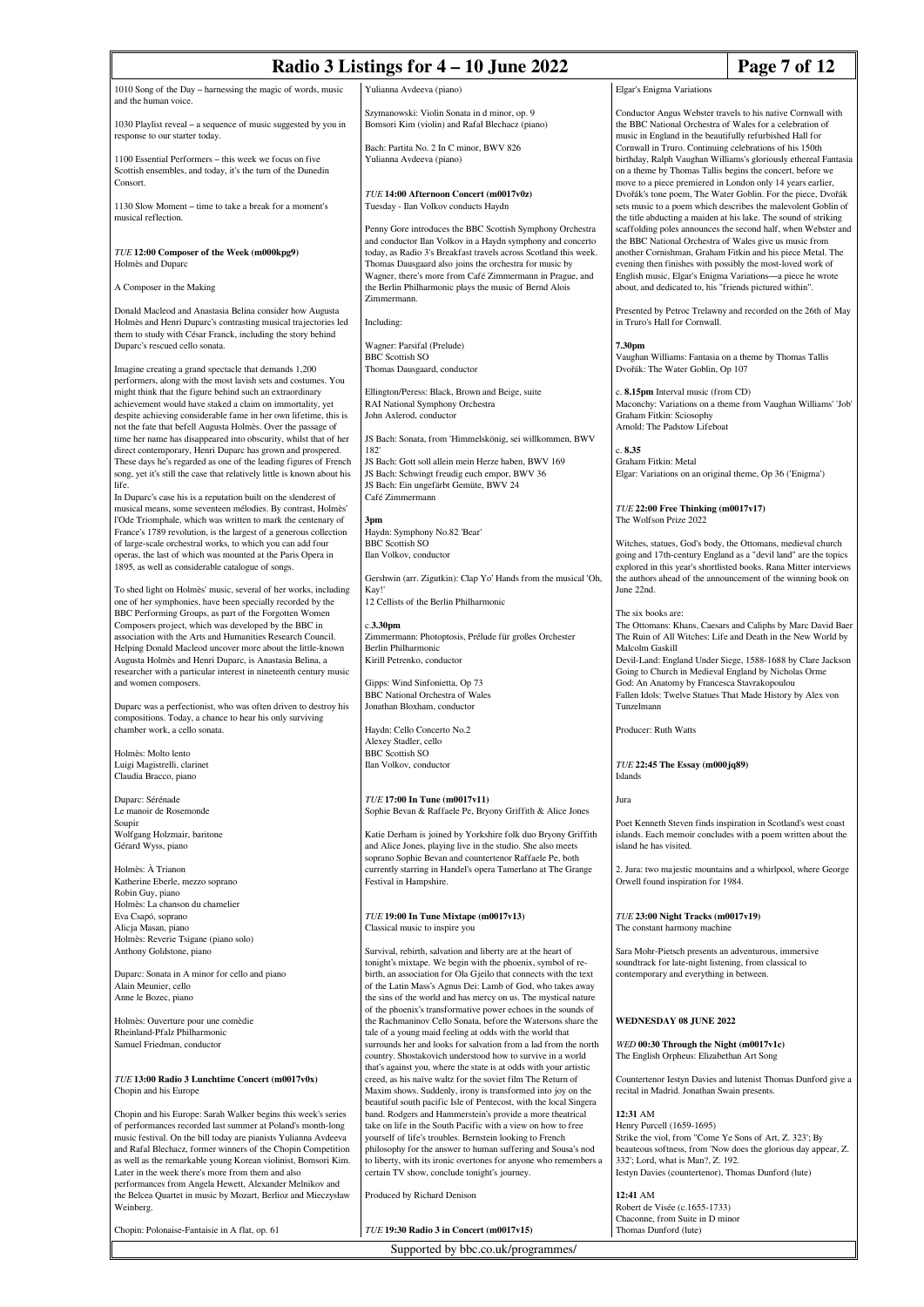### **12:44** AM

George Frideric Handel (1685-1759) Hendel, non può mia musa, HWV 117, cantata Iestyn Davies (countertenor), Thomas Dunford (lute)

**12:51** AM John Dowland (1563-1626) A Dream, P.75 Behold a wonder here, from the 'Third Booke of Songs'; Flow my tears, from the 'Second Booke of Songs'; King of Denmark's Galliard, from 'Lachrimae, or Seven Tears'; Can she excuse my wrongs, from the 'First Booke of Songes' Come Again, Sweet Love Doth Now Invite Thomas Dunford (lute)

**01:14** AM George Frideric Handel (1685-1759),Giovanni Girolamo Kapsberger (c.1580-1651) Oh Lord whose mercies numberless, from 'Saul HWV 53' Iestyn Davies (countertenor), Thomas Dunford (lute)

**01:20** AM Joan-Ambrosio Dalza (fl.1508) Calata alla Spagnola Thomas Dunford (lute)

**01:26** AM Henry Purcell (1659-1695) Sweeter than Roses, from 'Pausanias, the Betrayer of his Country, Z. 585' Iestyn Davies (countertenor), Thomas Dunford (lute)

**01:28** AM John Dowland (1563-1626) In Darkness Let Me Dwell Iestyn Davies (countertenor), Thomas Dunford (lute)

**01:32** AM Marin Marais (1656-1728) Les Voix Humaine Thomas Dunford (lute)

**01:36** AM George Frideric Handel (1685-1759) Hide me from day's garish eye, from L'Allegro, il Penseroso ed il Moderato HWV55 Iestyn Davies (countertenor), Thomas Dunford (lute)

**01:38** AM Henry Purcell (1659-1695) Now that the sun hath veiled his light, Z 193 Iestyn Davies (countertenor), Thomas Dunford (lute)

**01:43** AM Ralph Vaughan Williams (1872-1958) Orpheus with his Lute Iestyn Davies (countertenor), Thomas Dunford (lute)

**01:46** AM Eric Clapton (b.1945) Tears in Heaven Iestyn Davies (countertenor), Thomas Dunford (lute)

**01:50** AM William Byrd (1543-1623) Pavan and galliard for keyboard (MB.**28.70**) in G major 'Quadran' Aapo Häkkinen (harpsichord)

**02:04** AM Thomas Morley (1557/58-1602),Edward Elgar (1857-1934) Burial Sentences (Morley) & They are at rest (Elgar) Gabrieli Consort, Paul McCreesh (director)

**02:17** AM Henry Purcell (1659-1695),John Playford (1623-1686) Seven works by Purcell and Playford Les Ambassadeurs, Alexis Kossenko (director)

**02:31** AM Gustav Mahler (1860-1911) Symphony No 1 in D major 'Titan' Warsaw Philharmonic Orchestra, Jerzy Semkow (conductor)

**03:27** AM Alfredo Casella (1883-1947) Barcarola e scherzo Min Park (flute), Huw Watkins (piano)

**03:36** AM Enrique Granados (1867-1916) Quejas o la maja y el ruisenor (The Maiden and the Nightingale) Angela Hewitt (piano)

**03:42** AM Frederick Delius (1862-1934) To be sung of a summer night on the water for chorus (RT.4.5) Estonian Philharmonic Chamber Choir, Paul Hillier (conductor)

**03:48** AM Leevi Madetoja (1887-1947) Overture, Op 7 (1911) Finnish Radio Symphony Orchestra, John Storgards (conductor)

**03:58** AM Johann Sebastian Bach (1685-1750) Oboe Concerto in G minor Hans-Peter Westermann (oboe), Camerata Köln

**04:07** AM Jules Massenet (1842-1912) Manon Act 1: Manon and Des Grieux recit and duet Lyne Fortin (soprano), Richard Margison (tenor), Orchestre Symphonique de Québec, Simon Streatfield (conductor)

**04:15** AM Ludwig van Beethoven (1770 - 1827) Romance in F major Op 50 (orig. for violin and orchestra) Taik-Ju Lee (violin), Young-Lan Han (piano)

**04:24** AM Wilhelm Stenhammar (1871-1927) Mellanspel ur Sången, Op 44 Baltic Sea Youth Philharmonic, Kristian Järvi (conductor)

**04:31** AM Wolfgang Amadeus Mozart (1756-1791), Unknown (arranger) Queen of the Night: Die holle Rache Jouko Harjanne (trumpet), Norwegian Radio Orchestra, Ari Rasilainen (conductor)

**04:34** AM Richard Strauss (1864-1949) Variations on "Deandl is arb auf mi'" for string trio Leopold String Trio

**04:41** AM Edvard Grieg (1843-1907) 4 Piano Pieces Op 1 Christian Ihle Hadland (piano)

**04:53** AM Johannes Brahms (1833-1897) Four Songs, Op 17: Es tönt ein voller Harfenklang; Lied von Shakespeare; Der Gärtner; Gesang aus Fingal Davos Festival Women's Choir, Magdalena Hoffmann (harp), Nicolas Ramez (french horn), Francois Rieu (french horn)

**05:09** AM Antonin Dvorak (1841-1904) The Water Goblin Op.107 BBC Philharmonic, Gianandrea Noseda (conductor)

**05:29** AM Bernhard Molique (1802-1869) Sonata for concertina and piano, Op 57 Joseph Petric (accordion), Guy Few (piano)

**05:51** AM Robert Schumann (1810-1856) Phantasiestücke, Op 73 Luka Mitev (bassoon), Helena Kosem Kotar (piano)

**06:02** AM Augusta Holmès (1847-1903) Roland Furieux, Symphony after Ariosto BBC NOW, Valentina Peleggi (conductor)

*WED* **06:30 Breakfast (m0017tz9)** Wednesday - A Scottish Coast to Coast with Petroc Trelawny

From the Caledonian Canal staircase at Fort Augustus at the south west end of Loch Ness, the engineering work of Thomas Telford comes centre stage as we hear how canals brought prosperity and tourism to the area.

Email 3breakfast@bbc.co.uk

*WED* **09:00 Essential Classics (m0017tzc)** Georgia Mann

Georgia Mann plays the best in classical music, with familiar favourites alongside new discoveries and musical surprises.

0915 Playlist starter – listen and send us your ideas for the next step in our musical journey today.

1010 Song of the Day – harnessing the magic of words, music and the human voice.

1030 Playlist reveal – a sequence of music suggested by you in response to our starter today.

1100 Essential Performers – it's Scottish ensembles week, and today we hear from... the Scottish Ensemble!

1130 Slow Moment – time to take a break for a moment's musical reflection.

*WED* **12:00 Composer of the Week (m000kpkn)** Holmès and Duparc

A Time of Conflict

Donald Macleod and Anastasia Belina look at how Augusta Holmès and Henri Duparc fared during the Siege of Paris in 1870.

Imagine creating a grand spectacle that demands 1,200 performers, along with the most lavish sets and costumes. You might think that the figure behind such an extraordinary achievement would have staked a claim on immortality, yet despite achieving considerable fame in her own lifetime, this is not the fate that befell Augusta Holmès. Over the passage of time her name has disappeared into obscurity, whilst that of her direct contemporary, Henri Duparc has grown and prospered. These days he's regarded as one of the leading figures of French song, yet it's still the case that relatively little is known about his life.

In Duparc's case his is a reputation built on the slenderest of musical means, some seventeen mélodies. By contrast, Holmès's Ode triomphale, which was written to mark the centenary of France's 1789 revolution, is the largest of a generous collection of large-scale orchestral works, to which you can also add four operas, the last of which was mounted at the Paris Opera in 1895, as well as considerable catalogue of songs.

To shed light on Holmès's music, several of her works, including one of her symphonies, have been specially recorded by the BBC Performing Groups, as part of the Forgotten Women Composers project, which was developed by the BBC in association with the Arts and Humanities Research Council.

Helping Donald Macleod uncover more about the little-known Augusta Holmès and Henri Duparc, is Anastasia Belina, a researcher with a particular interest in 19th-century music and women composers.

Holmès and Duparc both contributed to the war effort, as a nurse, and as a member of the 18th Battalion. Yet despite the exigencies of their situation, music-making was still possible.

Holmès: La Haine (excerpt) Rebecca de Pont Davies, mezzo contralto Clare Toomer, piano

Duparc: La Vague et la cloche Françoise Pollet, soprano Orchestra Symphonique et lyrique de Nancy Jérome Kaltenbach, conductor

Holmès: Memento mei deus BBC Singers Hilary Campbell, conductor

Duparc: Lénore, symphonic poem Toulouse Capitole Orchestra Michel Plasson, director

Duparc: Au pays où se fait la guerre Janet Baker, mezzo soprano London Symphony Orchestra André Previn, conductor

Holmès: Irlande Rheinland-Pfalz Philharmonic Samuel Friedman, conductor

*WED* **13:00 Radio 3 Lunchtime Concert (m0017tzf)** Chopin and his Europe (2/4)

Chopin and his Europe: Sarah Walker this week introduces performances recorded last summer at Poland's month-long music festival. On the bill today are two seldom-heard works, Szymanowski's First Quartet of 1917 in which the third movement has parts written in a different key signature for each of the players and a piano sonata by Polish-born Mieczysław Weinberg, notable for its passage of haunting lyricism.

Mieczysław Weinberg: Piano Sonata No. 4, op. 56 Yulianna Avdeeva (piano)

Szymanowski: String Quartet No. 1 in C major, op. 37 Belcea Quartet

Berlioz arr. Liszt: Scène aux champs from Symphonie Fantastique, S. 470 Alexander Melnikov (Erard piano 1847)

*WED* **14:00 Afternoon Concert (m0017tzh)** Wednesday - Dausgaard conducts Nielsen

Supported by bbc.co.uk/programmes/

## **Radio 3 Listings for 4 – 10 June 2022 Page 8 of 12**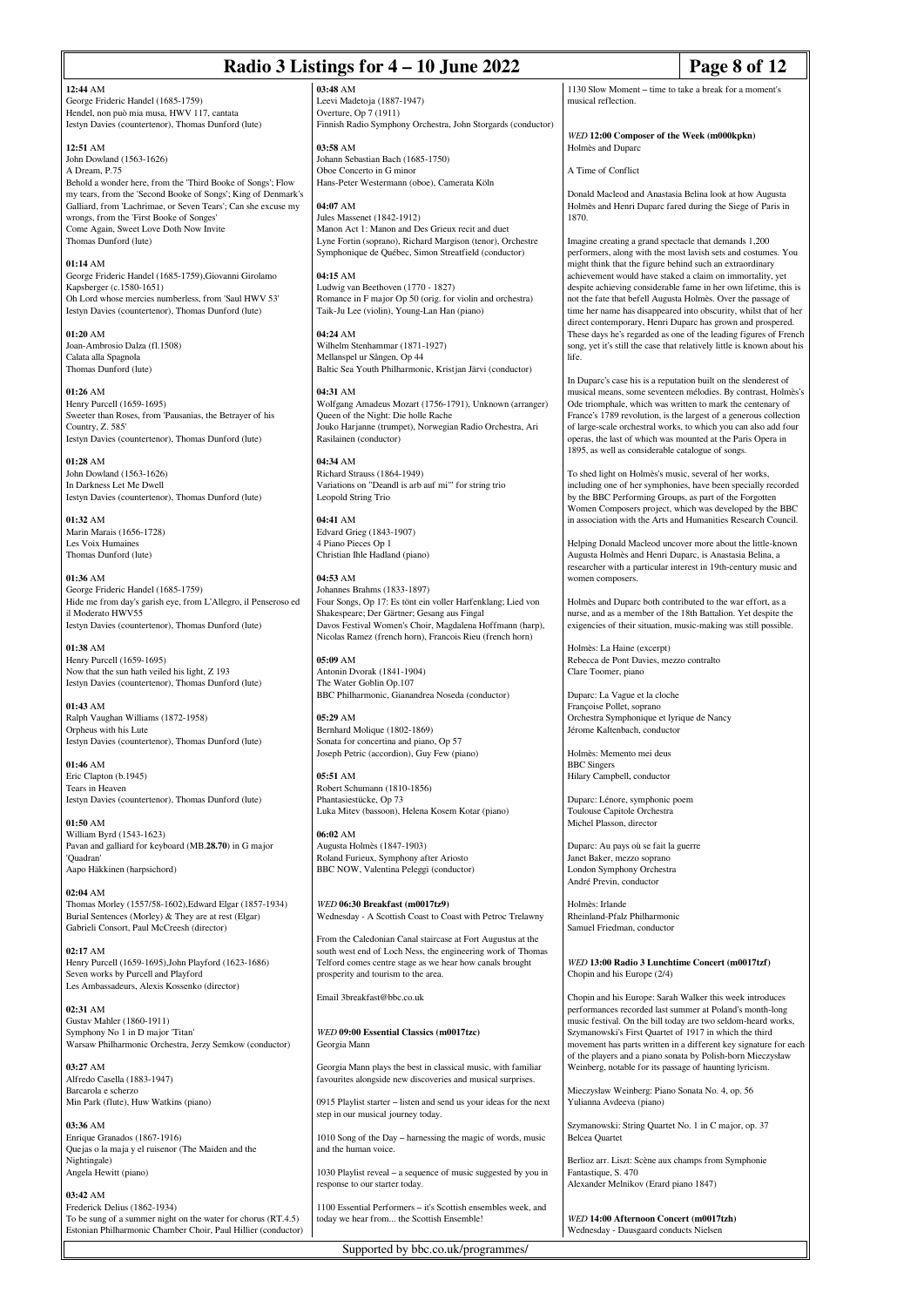| Radio 3 Listings for 4 - 10 June 2022                                                                                                                                                  |                                                                                                                                                                                                                                               |                                                                                                                                                        | Page 9 of 12                                                                                                           |  |
|----------------------------------------------------------------------------------------------------------------------------------------------------------------------------------------|-----------------------------------------------------------------------------------------------------------------------------------------------------------------------------------------------------------------------------------------------|--------------------------------------------------------------------------------------------------------------------------------------------------------|------------------------------------------------------------------------------------------------------------------------|--|
| Penny Gore introduces a performance of Nielsen's 'Simple<br>Symphony' from the BBC Scottish SO and Thomas Dausgaard.<br>Plus, a bassoon concerto by Vivaldi from Frankfurt, music from | Orchestra and Chorus are conducted by their Principal<br>Conductor, Santtu-Matias Rouvali in Mahler's all-embracing<br>choral symphony.                                                                                                       | Romanian Radio National Orchestra, Sascha Goetzel<br>(conductor)                                                                                       |                                                                                                                        |  |
| John Williams's ninetieth birthday concert in Berlin, and the<br>Latvian State Chorus perform music by the young Latvian<br>composer Anna Kirse.                                       | Mahler Symphony No. 2 in C minor, 'Resurrection'<br>Mari Eriksmoen (soprano)                                                                                                                                                                  | 01:46 AM<br>Pyotr Ilyich Tchaikovsky (1840-1893)<br>Symphony No.1 in G minor (Op.13) 'Reves d'hiver'<br>BBC Philharmonic, Vassily Sinaisky (conductor) |                                                                                                                        |  |
| Including:                                                                                                                                                                             | Jennifer Johnston (mezzo-soprano)<br>Philharmonia Chorus                                                                                                                                                                                      | 02:31 AM                                                                                                                                               |                                                                                                                        |  |
| Vivaldi: Sinfonia, from 'La Fida Ninfa, RV 714'<br>Frankfurt Radio SO<br>Jean-Christophe Spinosi, conductor                                                                            | Philharmonia Orchestra<br>Santtu-Matias Rouvali (conductor)                                                                                                                                                                                   | Wolfgang Amadeus Mozart (1756-1791)<br>Partita in E flat (K.Anh.C 17'3)<br>Festival Winds                                                              |                                                                                                                        |  |
| John Williams: Suite from 'Far and Away'                                                                                                                                               | In his own programme notes for the symphony's premiere,<br>Mahler describes the work's rollercoaster of an emotional                                                                                                                          | $02:54$ AM                                                                                                                                             |                                                                                                                        |  |
| Berlin Philharmonic<br>John Williams, conductor                                                                                                                                        | journey: the first movement represents a funeral. Then come<br>movements depicting happy memories, followed by the fear<br>that life may have no meaning at all. But reassurance comes                                                        | Maurice Ravel (1875-1937)<br>Valses nobles et sentimentales (1912)<br>Royal Concertgebouw Orchestra, Bernard Haitink (conductor)                       |                                                                                                                        |  |
| JS Bach: Trio Sonata in C minor, from 'The Musical Offering,<br><b>BWV 1079'</b><br>JS Bach: Wenn wir in höchsten Nöthen                                                               | from the soprano who sings "I come from God, and to God I<br>shall return." In the monumental finale soloists and chorus<br>affirm "O believe, you were not born for nothing!"                                                                | 03:11 AM                                                                                                                                               | Georg Philipp Telemann (1681-1767)                                                                                     |  |
| Café Zimmermann                                                                                                                                                                        |                                                                                                                                                                                                                                               | Quartet in D Minor for flutes and basso continuo from<br>'Musique de Table' TWV 42.                                                                    |                                                                                                                        |  |
| Anna Kirse: Carmen Sibyllae<br>Latvian State Chorus                                                                                                                                    | WED 22:00 Free Thinking (m0017tzt)<br>John McGrath's Scottish Drama                                                                                                                                                                           | Les Ambassadeurs                                                                                                                                       |                                                                                                                        |  |
| Sinfonietta Riga                                                                                                                                                                       |                                                                                                                                                                                                                                               | 03:26 AM                                                                                                                                               |                                                                                                                        |  |
| Māris Sirmais, conductor<br>c.3 <sub>pm</sub>                                                                                                                                          | Bill Paterson is a founding member of the 7:84 company<br>established by John McGrath, his wife Elizabeth and her<br>brother to create radical, popular theatre. Fusing techniques<br>popularised by Bertolt Brecht with Scottish performance | Fryderyk Chopin (1810-1849)<br>Ballade No 4 in F minor Op 52<br>Seung-Hee Hyun (piano)                                                                 |                                                                                                                        |  |
| Nielsen: Symphony No.6 'Sinfonia semplice'<br><b>BBC Scottish SO</b>                                                                                                                   | traditions, their best-known play The Cheviot, the Stag, and the                                                                                                                                                                              | 03:37 AM                                                                                                                                               |                                                                                                                        |  |
| Thomas Dausgaard, conductor                                                                                                                                                            | Black, Black Oil (1973) explored class struggle, the clearing of<br>the Scottish highlands and the impact of drilling for oil. With                                                                                                           | Graeme Koehne (b.1956)<br>Powerhouse - rhumba for orchestra                                                                                            |                                                                                                                        |  |
| Vivaldi: Bassoon Concerto No. 2 in A Minor, RV 498                                                                                                                                     | energy in the news again, and the resurgence of political theatre                                                                                                                                                                             |                                                                                                                                                        | Adelaide Symphony Orchestra, David Porcelijn (conductor)                                                               |  |
| Theo Plath, bassoon<br>Frankfurt Radio SO                                                                                                                                              | on the British stage - Anne McElvoy looks at the writing of<br>John McGrath with Bill Paterson, theatre critic Joyce McMillan                                                                                                                 | 03:49 AM                                                                                                                                               |                                                                                                                        |  |
| Jean-Christophe Spinosi, conductor                                                                                                                                                     | and Joe Douglas, who directed a successful revival of the play<br>for the National Theatre of Scotland, Dundee Theatre and Live<br>Theatre which toured Scotland in 2019 and 2020.                                                            | Richard Strauss (1864-1949)<br>4 Lieder: Ständchen (Serenade) (Op.17 No.2); Morgen<br>(Tomorrow) (Op.27 No.4); Für fünfzehn Pfennige (For 15           |                                                                                                                        |  |
| WED 16:00 Choral Evensong (m0017tzk)<br>Our Lady of Victories, Kensington, London                                                                                                      | Producer: Tim Bano                                                                                                                                                                                                                            | $(Op.10\ No.1)$                                                                                                                                        | Pennies) (Op.36 No.2) (brief appl); Zueignung (Dedication)                                                             |  |
| Choral Vespers for the Wednesday in the Octave of Pentecost,<br>from the Church of Our Lady of Victories, Kensington,<br>London.                                                       | BBC Radio 3's Breakfast programme is travelling through<br>Scotland this week. You can listen live or find Petroc's journeys<br>on BBC Sounds.                                                                                                | Jard van Nes (mezzo soprano), Gérard van Blerk (piano)<br>04:00 AM<br>Arcangelo Corelli (1653-1713)                                                    |                                                                                                                        |  |
| Invitatory: Deus in adjutorium meum intende (Gastoldi)                                                                                                                                 | You can find a series of discussions about influential plays,                                                                                                                                                                                 | Trio sonata in C minor, Op 1 no 8<br>London Baroque                                                                                                    |                                                                                                                        |  |
| Hymn: Veni Creator Spiritus (Plainsong)<br>Psalms 109, 113 (Plainsong)<br>Canticle: Apocalypse 19 vv.1-2, 5-7 (Plainsong)                                                              | films, books and art collected together as Landmarks on the<br>Free Thinking programme website<br>https://www.bbc.co.uk/programmes/p01jwn44                                                                                                   | 04:07 AM<br>Robert Schumann (1810-1856)                                                                                                                |                                                                                                                        |  |
| Short Reading: Ephesians 4 vv.3-6<br>Short Responsory: Spiritus Domini replevit orbem terrarium<br>(Plainsong)                                                                         | A blu-ray DVD of The Cheviot, the Stag, and the Black, Black<br>Oil is available.                                                                                                                                                             | Fantasiestucke, Op 73<br>Aljaz Begus (clarinet), Svjatoslav Presnjakov (piano)                                                                         |                                                                                                                        |  |
| Magnificat Primi Toni a 6 (Bevan)<br>Lord's Prayer (Rimsky-Korsakov)                                                                                                                   |                                                                                                                                                                                                                                               | 04:18 AM<br>Kurt Weill (1900-1950), Hanns Eisler (author)                                                                                              |                                                                                                                        |  |
| Motet: Loquebantur variis linguis (Tallis)<br>Marian Antiphon: Regina caeli laetare (Plainsong)<br>Voluntary: Improvisation on Regina caeli (Olivier Latry)                            | $WED$ 22:45 The Essay (m000 $jqb0$ )<br>Islands                                                                                                                                                                                               | Seeräuber Jenny & Wiegenlieder für Arbeitermütter                                                                                                      | Helene Gjerris (mezzo-soprano), Frode Andersen (accordion)                                                             |  |
| Timothy Macklin (Director of Music)                                                                                                                                                    | Staffa                                                                                                                                                                                                                                        | 04:31 AM<br>Milko Kelemen (1924-2018)                                                                                                                  |                                                                                                                        |  |
| Olivier Latry (Grand Organ)<br>Benjamin Bloor (Choir Organ)<br>Monsignor James Curry (Celebrant)                                                                                       | Poet Kenneth Steven finds inspiration in Scotland's west coast<br>islands. Each memoir concludes with a poem written about the<br>island he has visited.                                                                                      | Variations for piano<br>Ivo Pogorelich (piano)                                                                                                         |                                                                                                                        |  |
| Recorded 20 January 2022.                                                                                                                                                              | 3. Staffa: the carved pillars and grottos that brought visitors<br>from all over the world.                                                                                                                                                   | 04:42 AM<br>Alexis Contant (1858-1918)<br>L'Aurore - Symphonic Poem (1912)                                                                             |                                                                                                                        |  |
| WED 17:00 In Tune (m0017tzm)<br>Lada Valesova and Lucy Anderson, Laurie Stras and Joanna<br>Marsh                                                                                      | WED 23:00 Night Tracks (m0017tzw)<br>Evening soundscape                                                                                                                                                                                       | Orchestre Metropolitaine, Gilles Auger (conductor)<br>04:54 AM<br>Ottorino Respighi (1879-1936)                                                        |                                                                                                                        |  |
| Katie Derham welcomes pianist and conductor Lada Valesova                                                                                                                              | Sara Mohr-Pietsch presents an adventurous, immersive                                                                                                                                                                                          | Prelude in D minor<br>David Rumsey (organ)                                                                                                             |                                                                                                                        |  |
| to the studio with soprano Lucy Anderson, to talk and perform<br>live. Lada and Lucy both appear in Opera Holland Park's<br>current production of Tchaikovsky's Eugene Onegin. Lucy    | soundtrack for late-night listening, from classical to<br>contemporary and everything in between.                                                                                                                                             | 05:01 AM<br>Alessandro Stradella (1639-1682)                                                                                                           |                                                                                                                        |  |
| plays the role of Tatyana with the company's Young Artist cast.<br>Katie also meets Laurie Stras, co-director of the ensemble<br>Musica Secreta, which specialises in music by women   | THURSDAY 09 JUNE 2022                                                                                                                                                                                                                         | Fulmini quanto sa for voice and accompaniment                                                                                                          | Emma Kirkby (soprano), David Thomas (bass), Alan Wilson<br>(harpsichord), Jakob Lindberg (lute), Anthony Rooley (lute) |  |
| composers. The composer Joanna Marsh, who has written a<br>piece for the ensemble's new album, also joins Katie, ahead of<br>the album's launch and UK tour.                           | THU 00:30 Through the Night (m0017tzy)<br>Mozart, Haydn and Beethoven from Bucharest                                                                                                                                                          | $05:07$ AM<br>Othmar Schoeck (1886 - 1957)                                                                                                             |                                                                                                                        |  |
| WED 19:00 In Tune Mixtape (m0017tzp)                                                                                                                                                   | Sascha Goetzel conducts the Romanian Radio National<br>Orchestra. Jonathan Swain presents.                                                                                                                                                    | Zwei Klavierstucke (Op.29)<br>Desmond Wright (piano)                                                                                                   |                                                                                                                        |  |
| Expand your horizons with classical music                                                                                                                                              | 12:31 AM                                                                                                                                                                                                                                      | 05:15 AM<br>Joseph Touchemoulin (1727-1801)                                                                                                            |                                                                                                                        |  |
| An eclectic mix featuring classical favourites, lesser-known<br>gems and a few surprises.                                                                                              | Wolfgang Amadeus Mozart (1756-1791)<br>Symphony No.1 in E flat, K.16<br>Romanian Radio National Orchestra, Sascha Goetzel<br>(conductor)                                                                                                      | Sinfonia in B flat major<br>Neue Düsseldorfer Hofmusik<br>05:29 AM                                                                                     |                                                                                                                        |  |

*WED* **19:30 Radio 3 in Concert (m0017tzr)** Mahler's Resurrection Symphony from the Philharmonia

Live from the Royal Festival Hall: Mahler's Symphony No. 2, 'Resurrection.'

"The whole thing sounds as though it came to us from some other world," Mahler wrote to a friend, " I think there is no one who can resist it. One is battered to the ground and then raised on angel's wings to the highest heights." The Philharmonia

Sascha Goetzel (conductor) **01:01** AM Ludwig van Beethoven (1770 - 1827) Symphony No.6 in F, op.68 ('Pastoral')

**12:41** AM

Supported by bbc.co.uk/programmes/

Joseph Haydn (1732-1809) Cello Concerto in D, Hob. VIIb:4 Răzvan Suma (cello), Romanian Radio National Orchestra,

**05:29** AM Karol Szymanowski (1882-1937) String Quartet no 1 in C major, Op 37 Silesian Quartet

**05:47** AM Hyacinthe Jadin (1776-1800) Sonata No.1 in E flat major (Op.3) Patrick Cohen (fortepiano)

**06:06** AM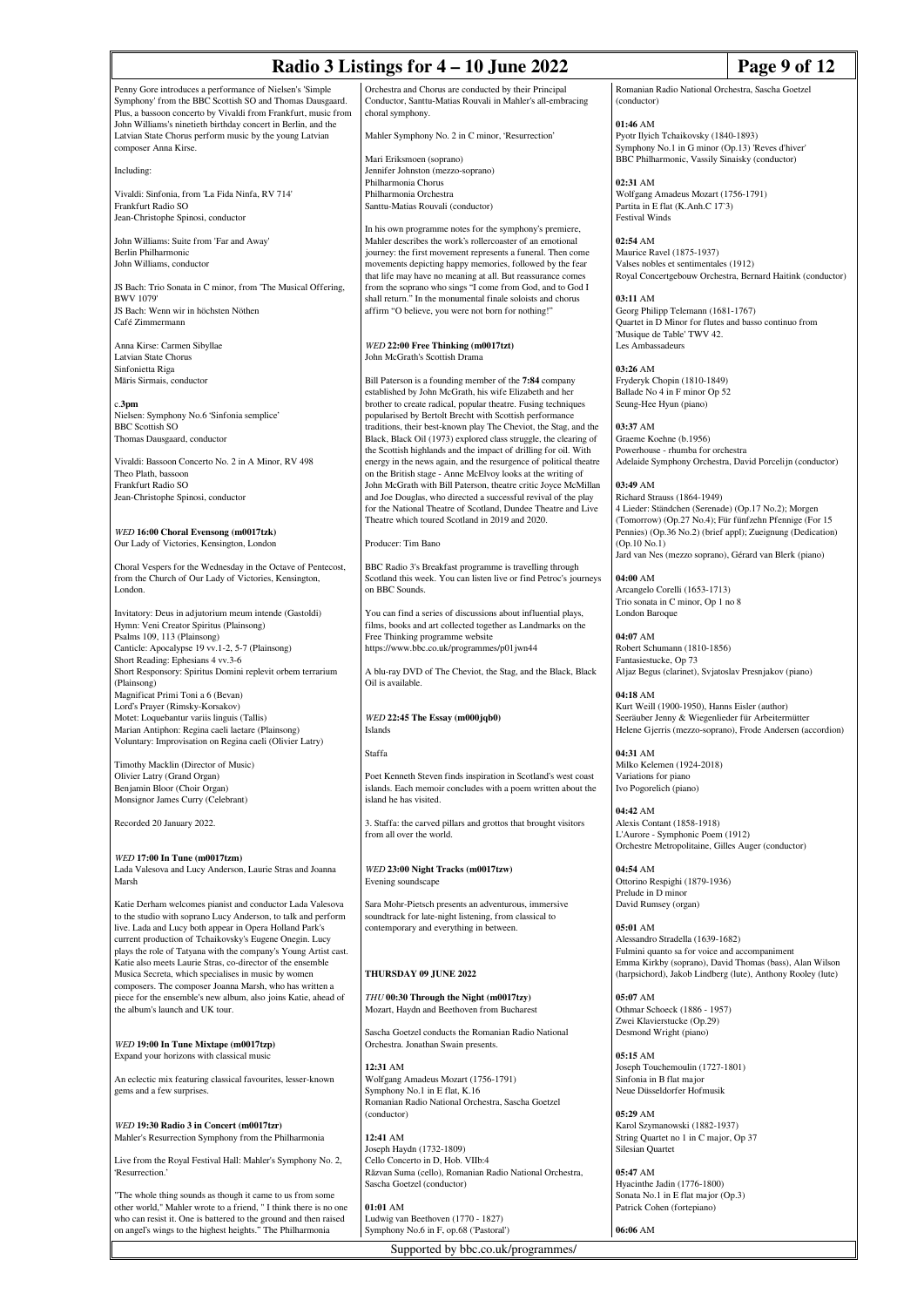| Page 10 of 12<br>Radio 3 Listings for $4 - 10$ June 2022                                                                                                                                                                                                                                                                                                                                                          |                                                                                                                                                                                                                                                                                                                                                                                                                                        |                                                                                                                                                                                                                                                                                              |                                                                                                                                                                                                                                                                          |
|-------------------------------------------------------------------------------------------------------------------------------------------------------------------------------------------------------------------------------------------------------------------------------------------------------------------------------------------------------------------------------------------------------------------|----------------------------------------------------------------------------------------------------------------------------------------------------------------------------------------------------------------------------------------------------------------------------------------------------------------------------------------------------------------------------------------------------------------------------------------|----------------------------------------------------------------------------------------------------------------------------------------------------------------------------------------------------------------------------------------------------------------------------------------------|--------------------------------------------------------------------------------------------------------------------------------------------------------------------------------------------------------------------------------------------------------------------------|
| Krzysztof Penderecki (1933-2020)<br>Largo for cello and orchestra<br>Claudio Bohorquez (cello), Polish Sinfonia luventus Orchestra,                                                                                                                                                                                                                                                                               | Duparc: Le Galop<br>Romance de Mignon<br>Thomas Allen, baritone                                                                                                                                                                                                                                                                                                                                                                        | THU 19:30 Radio 3 in Concert (m0017v2q)<br>Beverley and East Riding Early Music Festival                                                                                                                                                                                                     |                                                                                                                                                                                                                                                                          |
| Maximiano Valdés (conductor)                                                                                                                                                                                                                                                                                                                                                                                      | Sarah Walker, mezzo soprano<br>Roger Vignoles, piano                                                                                                                                                                                                                                                                                                                                                                                   | Ashley Solomon directs the ensemble Florilegium at Beverley<br>Minster in five works by JS Bach as part of this year's Beverley<br>and East Riding Early Music Festival.                                                                                                                     |                                                                                                                                                                                                                                                                          |
| THU 06:30 Breakfast (m0017v2b)<br>Thursday - A Scottish Coast to Coast with Petroc Trelawny                                                                                                                                                                                                                                                                                                                       | Holmès: La vision de la Reine<br><b>BBC</b> Singers<br>Morwenna del Mar, cello                                                                                                                                                                                                                                                                                                                                                         | sent as a collection of six to the Margrave of Brandenburg in                                                                                                                                                                                                                                | The first half consists of three of his Brandenburg Concertos,                                                                                                                                                                                                           |
| Live from Oban, the gateway to the Isles, we join Mendelssohn<br>and JMW Turner on their visits to the area, and discover the<br>rich cultural traditions of Oban music making, including its<br>Gaelic choir.                                                                                                                                                                                                    | Alison Martin, harp<br>Annabel Thwaite, piano<br>Hilary Campbell, conductor                                                                                                                                                                                                                                                                                                                                                            | 1721. They perfectly demonstrate his mastery in combining<br>as well as the unusual combination of harpsichord, flute and                                                                                                                                                                    | different sets of solo instruments, showcasing violas and viola<br>da gambas (Brandenburg 6), 9 solo string parts (Brandenburg 3)                                                                                                                                        |
| Email 3breakfast@bbc.co.uk                                                                                                                                                                                                                                                                                                                                                                                        | Duparc: Phidylé<br>Kiri te Kanawa, soprano<br>Orchestre Symphonique de l'Opera National<br>Sir John Pritchard, conductor                                                                                                                                                                                                                                                                                                               | violin (Brandenburg 5). The second half offers further solo<br>opportunities for violinist Bojan Cicic and flautist Ashley<br>Solomon in two of Bach's most popular instrumental works.                                                                                                      |                                                                                                                                                                                                                                                                          |
| THU 09:00 Essential Classics (m0017v2d)<br>Georgia Mann                                                                                                                                                                                                                                                                                                                                                           |                                                                                                                                                                                                                                                                                                                                                                                                                                        | During the interval, you can also hear highlights from two<br>further concerts recorded at the festival by young European                                                                                                                                                                    |                                                                                                                                                                                                                                                                          |
| Georgia Mann plays the best in classical music, with discoveries<br>and surprises rubbing shoulders with familiar favourites.                                                                                                                                                                                                                                                                                     | THU 13:00 Radio 3 Lunchtime Concert (m0017v2g)<br>Chopin and his Europe (3/4)                                                                                                                                                                                                                                                                                                                                                          | ensembles: Sarbacanes and Prisma.<br>Bach - Brandenburg Concerto No.6, BWV.1051                                                                                                                                                                                                              |                                                                                                                                                                                                                                                                          |
| 0915 Playlist starter – listen and send us your ideas for the next<br>step in our musical journey today.                                                                                                                                                                                                                                                                                                          | Chopin and his Europe: Sarah Walker continues her series this<br>week exploring performances recorded last summer at Poland's<br>month-long music festival. On the bill today Rachmaninov's                                                                                                                                                                                                                                            | Bach - Brandenburg Concerto No.5, BWV.1050<br>Bach - Brandenburg Concerto No.3, BWV.1048                                                                                                                                                                                                     |                                                                                                                                                                                                                                                                          |
| 1010 Song of the Day – harnessing the magic of words, music<br>and the human voice.                                                                                                                                                                                                                                                                                                                               | emotionally intense Piano Sonata no. 2, begun in Rome in 1913<br>and completed back in Russia the following year. Yulianna<br>Avdeeva plays the revised version, Rachmaninov having                                                                                                                                                                                                                                                    | <b>INTERVAL</b><br>Performances by young French-based wind ensemble<br>Sarbacanes and Hungarian-based folk ensemble Prisma.                                                                                                                                                                  |                                                                                                                                                                                                                                                                          |
| 1030 Playlist reveal - a sequence of music suggested by you in<br>response to our starter today.                                                                                                                                                                                                                                                                                                                  | declared that: "Even in this Sonata so many voices are moving<br>simultaneously, and it is so long. Chopin's Sonata lasts nineteen<br>minutes and all has been said." Also today, the Belcea Quartet<br>play one of Mozart's 'Prussian' Quartets.                                                                                                                                                                                      | Bach - Orchestral Suite No.2 in B minor, BWV.1067<br>Bach - Violin Concerto in A minor, BWV.1041                                                                                                                                                                                             |                                                                                                                                                                                                                                                                          |
| 1100 Essential Performers - all this week we're featuring a<br>different Scottish ensemble, and today's group is the Maxwell<br>Quartet.                                                                                                                                                                                                                                                                          | Mozart: String Quartet No. 23 in F, K. 590<br><b>Belcea</b> Quartet                                                                                                                                                                                                                                                                                                                                                                    | Presented by Hannah French                                                                                                                                                                                                                                                                   |                                                                                                                                                                                                                                                                          |
| 1130 Slow Moment – time to take a break for a moment's<br>musical reflection.                                                                                                                                                                                                                                                                                                                                     | Rachmaninov: Piano Sonata No. 2 in B flat minor, op. 36<br>Yulianna Avdeeva (piano)                                                                                                                                                                                                                                                                                                                                                    | THU 22:00 Free Thinking (m0017v2s)<br>Victorian streets                                                                                                                                                                                                                                      |                                                                                                                                                                                                                                                                          |
| THU 12:00 Composer of the Week (m000knf7)<br>Holmès and Duparc                                                                                                                                                                                                                                                                                                                                                    | Chopin: Nocturne No. 20 in C sharp minor, op. posth.<br>Yulianna Avdeeva (piano)                                                                                                                                                                                                                                                                                                                                                       |                                                                                                                                                                                                                                                                                              | Is that strong, inescapable image of 19th century city streets in<br>our heads the right one? There's a gap between the realities of<br>street life in the Victorian city and how it has been thought of<br>and portrayed in subsequent eras. Matthew Sweet is joined by |
| France's Muse                                                                                                                                                                                                                                                                                                                                                                                                     | THU 14:00 Afternoon Concert (m0017v2j)<br>Thursday - Miah Persson in Mahler                                                                                                                                                                                                                                                                                                                                                            | historians Sarah Wise, Oskar Jensen and Fern Riddell to sift<br>hard facts from picturesque imaginings.                                                                                                                                                                                      |                                                                                                                                                                                                                                                                          |
| Donald Macleod and Anastasia Belina consider the cultural<br>outlets Augusta Holmès and Henri Duparc used to disseminate<br>their ideas and music, with a rare chamber work by Holmès,<br>specially recorded for the series by the BBC Singers, and<br>Duparc's timeless song, Phidylé.<br>Imagine creating a grand spectacle that demands 1,200<br>performers, along with the most lavish sets and costumes. You | Penny Gore presents an afternoon of recordings from BBC<br>orchestra and ensembles around Europe. Today, Ilan Volkov<br>conducts a performance of Mahler's ethereal Fourth Symphony<br>representing a child's vision of heaven, with Miah Persson as<br>the soloist. The Ulster Orchestra plays Mendelssohn, and<br>Alexander Ullmann joins the BBC Symphony Orchestra in<br>Liszt's virtuosic Second Piano Concerto, and music from a | by Oskar Jensen is out now.<br>Sarah Wise is the author of several books including The<br>Blackest Streets: The Life and Death of a Victorian Slum.<br>Fern Riddell's books include The Victorian Guide to Sex:<br>Desire & Deviance in the Nineteenth Century.<br>Producer: Torquil MacLeod | Vagabonds: Life on the Streets of Nineteenth-Century London                                                                                                                                                                                                              |
| might think that the figure behind such an extraordinary<br>achievement would have staked a claim on immortality, yet<br>despite achieving considerable fame in her own lifetime, this is<br>not the fate that befell Augusta Holmès. Over the passage of<br>time her name has disappeared into obscurity, whilst that of her                                                                                     | recital by oboist Viola Wilmsen from the German SO Berlin.<br>Including:<br>Mendelssohn: Overture to A Midsummer Night's Dream                                                                                                                                                                                                                                                                                                         | THU 22:45 The Essay (m000 jnmf)<br><b>Islands</b>                                                                                                                                                                                                                                            |                                                                                                                                                                                                                                                                          |
| direct contemporary, Henri Duparc has grown and prospered.<br>These days he's regarded as one of the leading figures of French<br>song, yet it's still the case that relatively little is known about his                                                                                                                                                                                                         | <b>Ulster Orchestra</b><br>David Brophy, conductor                                                                                                                                                                                                                                                                                                                                                                                     | Barra                                                                                                                                                                                                                                                                                        | Poet Kenneth Steven finds inspiration in Scotland's west coast                                                                                                                                                                                                           |
| life.<br>In Duparc's case his is a reputation built on the slenderest of                                                                                                                                                                                                                                                                                                                                          | Philip Pavlov: Capriccio-Sonata<br>Viola Wilmsen, oboe<br>Oliver Triendl, piano                                                                                                                                                                                                                                                                                                                                                        | island he has visited.<br>4. Barra: Gaelic songs and dances at the southern end of the                                                                                                                                                                                                       | islands. Each memoir concludes with a poem written about the                                                                                                                                                                                                             |
| musical means, some seventeen mélodies. By contrast, Holmès's<br>Ode triomphale, which was written to mark the centenary of<br>France's 1789 revolution, is the largest of a generous collection                                                                                                                                                                                                                  | (Ettersburg Castle, Weimar)<br>Liszt: Piano Concerto No.2 in A Flat                                                                                                                                                                                                                                                                                                                                                                    | Outer Hebrides.                                                                                                                                                                                                                                                                              |                                                                                                                                                                                                                                                                          |
| of large-scale orchestral works, to which you can also add four<br>operas, the last of which was mounted at the Paris Opera in<br>1895, as well as considerable catalogue of songs.                                                                                                                                                                                                                               | Alexander Ullman, piano<br><b>BBC</b> Symphony Orchestra<br>Andrew Litton, conductor                                                                                                                                                                                                                                                                                                                                                   | THU 23:00 The Night Tracks Mix (m0017v2v)<br>Music for night owls                                                                                                                                                                                                                            |                                                                                                                                                                                                                                                                          |
| To shed light on Holmès's music, several of her works,<br>including one of her symphonies, have been specially recorded<br>by the BBC Performing Groups, as part of the Forgotten<br>Women Composers project, which was developed by the BBC                                                                                                                                                                      | c.3pm<br>Mahler: Symphony No.4<br>Miah Persson, soprano<br><b>BBC</b> Scottish SO                                                                                                                                                                                                                                                                                                                                                      | listening. Subscribe to receive your weekly mix on BBC<br>Sounds.                                                                                                                                                                                                                            | Sara Mohr-Pietsch with a magical sonic journey for late-night                                                                                                                                                                                                            |
| in association with the Arts and Humanities Research Council.                                                                                                                                                                                                                                                                                                                                                     | Ilan Volkov, conductor                                                                                                                                                                                                                                                                                                                                                                                                                 | THU 23:30 Unclassified (m001629w)                                                                                                                                                                                                                                                            |                                                                                                                                                                                                                                                                          |
| Helping Donald Macleod uncover more about the little-known<br>Augusta Holmès and Henri Duparc, is Anastasia Belina, a<br>researcher with a particular interest in 19th-century music and<br>women composers.                                                                                                                                                                                                      | Golestan: Elegie et Danse rustique<br>Viola Wilmsen, oboe<br>Oliver Triendl, piano                                                                                                                                                                                                                                                                                                                                                     | Loops, space, movement<br>Elizabeth Alker presents a mix of ambient and groove-based                                                                                                                                                                                                         | music to dream and to move to, in a programme first broadcast                                                                                                                                                                                                            |
| A celebrated figure by the 1880s, Holmès held a weekly salon<br>of her own where she was able to present her own music, while<br>Duparc was a prominent attendee at the most exclusive musical<br>soirées in Paris.                                                                                                                                                                                               | Handel: Music for the Royal Fireworks in D, HWV 351<br>Frankfurt Radio SO<br>Richard Egarr, conductor<br>THU 17:00 In Tune (m0017v2l)                                                                                                                                                                                                                                                                                                  | of Tom Rogerson; Federico Albanese explores memory-like<br>loops of musical material in his compositions; and Floating<br>Points is on hand to deliver his customary blend of subtly<br>crafted and dancefloor-ready house music.                                                            | in April this year. The range of timbres and registers available<br>to the piano player are central to the experimental soundworld                                                                                                                                       |
| Duparc: Sérénade Florentine<br>Thomas Allen, baritone<br>Roger Vignoles, piano                                                                                                                                                                                                                                                                                                                                    | Sarah Walker with ORA Singers<br>Sarah Walker is joined by ORA Singers, singing live in the                                                                                                                                                                                                                                                                                                                                            | Produced by Phil Smith<br>A Reduced Listening Production for BBC Radio 3                                                                                                                                                                                                                     |                                                                                                                                                                                                                                                                          |
| Duparc: Extase                                                                                                                                                                                                                                                                                                                                                                                                    | studio, ahead of their performance at this year's Aldeburgh<br>Festival.                                                                                                                                                                                                                                                                                                                                                               | 01 00:00:09 Floating Points (artist)                                                                                                                                                                                                                                                         |                                                                                                                                                                                                                                                                          |
| Sarah Walker, mezzo soprano<br>Roger Vignoles, piano                                                                                                                                                                                                                                                                                                                                                              | THU 19:00 In Tune Mixtape (m0017v2n)                                                                                                                                                                                                                                                                                                                                                                                                   | Vocoder<br>Performer: Floating Points<br>Duration 00:05:58                                                                                                                                                                                                                                   |                                                                                                                                                                                                                                                                          |
| Holmès: Pologne<br>Rheinland-Pfalz Philharmonic<br>Samuel Friedmann, conductor                                                                                                                                                                                                                                                                                                                                    | Take 30 minutes out with a relaxing classical mix<br>An eclectic mix featuring classical favourites, lesser-known<br>gems and a few surprises.                                                                                                                                                                                                                                                                                         | 02 00:06:48 Tom Rogerson (artist)<br>Descent<br>Performer: Tom Rogerson                                                                                                                                                                                                                      |                                                                                                                                                                                                                                                                          |

Supported by bbc.co.uk/programmes/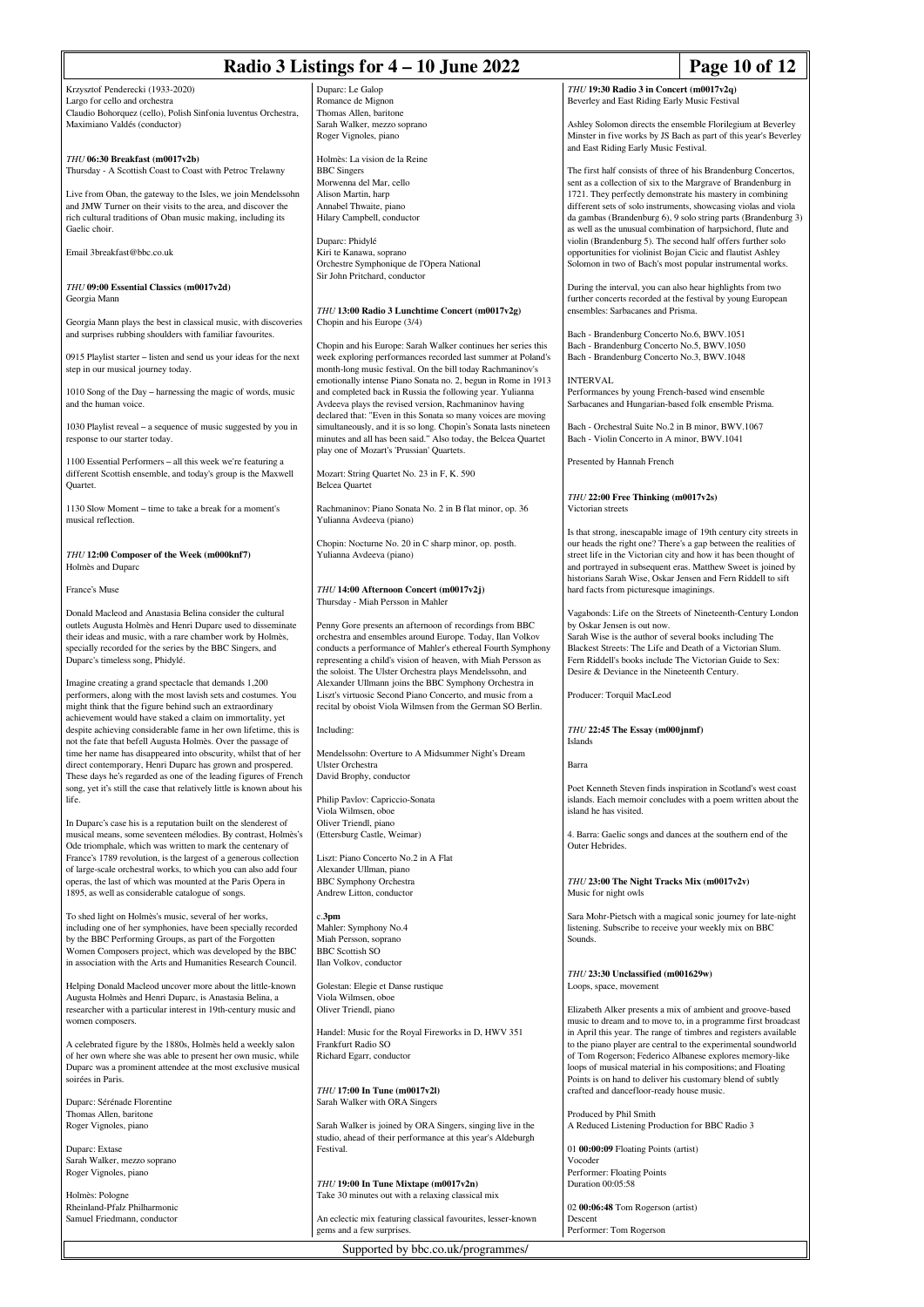## **Radio 3 Listings for 4 – 10 June 2022 Page 11 of 12**

Duration 00:05:20

03 **00:12:09** Isik Kural (artist) Coral Gables Performer: Isik Kural Featured Artist: spefy Duration 00:01:58

04 **00:15:01** Mariah (artist) Imitadora Performer: Mariah Duration 00:01:31

05 **00:16:31** Peter Gregson (artist) Pause Performer: Peter Gregson Duration 00:02:50

06 **00:19:12** Peter Gregson (artist) Breathe Performer: Peter Gregson Duration 00:02:41

07 **00:23:05** Diatom Deli (artist) Disarray Performer: Diatom Deli Duration 00:08:06

08 **00:31:10** Max Cooper (artist) Spectrum Performer: Max Cooper Duration 00:04:40

09 **00:42:36** Alison Cotton (artist) Violet May Performer: Alison Cotton Duration 00:07:10

10 **00:50:51** Carmel Smickersgill (artist) Leaving Performer: Carmel Smickersgill Duration 00:03:02

11 **00:53:53** Penguin Cafe (artist) Coriolis 2021 Performer: Penguin Cafe Duration 00:01:59

12 **00:56:50** Federico Albanese (artist) Summerside Performer: Federico Albanese Featured Artist: Marika Hackman Duration 00:03:09

### **FRIDAY 10 JUNE 2022**

*FRI* **00:30 Through the Night (m0017v2x)** Bruch and Bruckner from Shanghai

Zhang Yi conducts the Shanghai Philharmonic Orchestra in Bruch's Scottish Symphony and Bruckner's Symphony No 0, 'Nullte'. Jonathan Swain presents.

**12:31** AM Max Bruch (1838-1920) Scottish Fantasy, op. 46 Zhang Runyin (violin), Shanghai Philharmonic Orchestra, Zhang Yi (conductor)

**01:01** AM Anton Bruckner (1824-1896) Symphony No. 0 in D minor, WAB 100 ('Nullte') Shanghai Philharmonic Orchestra, Zhang Yi (conductor)

**01:47** AM Wolfgang Amadeus Mozart (1756-1791) Piano Sonata in F major K.280 Sergei Terentjev (piano)

**02:07** AM Johann Baptist Vaňhal (1739-1813) Concerto for 2 bassoons and orchestra in F major Kim Walker (bassoon), Sarah Warner Vik (bassoon), Trondheim Symphony Orchestra, Arvid Engegård (conductor)

**02:31** AM Giacomo Puccini (1858-1924) Messa di Gloria Boyko Tsvetanov (tenor), Alexander Krunev (baritone), Dimitar Stanchev (bass), Bulgarian National Radio Chorus, Bulgarian National Radio Symphony Orchestra, Milen Nachev (conductor)

**03:14** AM Franz Schubert (1797-1828) Phantasy in C major (D.934) (Op.Posth.159) Thomas Zehetmair (violin), Kai Ito (piano)

**03:41** AM Ludwig van Beethoven (1770 - 1827) Adagio for musical clock WoO.33 Stef Tuinstra (organ)

**03:48** AM Mykola Lysenko (1842-1912) Fantasy on Two Ukrainian Themes for flute and orchestra Yuri Shut'ko (flute), NRCU Symphony Orchestra, Vyacheslav Blinov (conductor)

**03:56** AM Richard Strauss (1864-1949) Andante, Op 3 no 1 Ludmil Angelov (piano)

**04:02** AM

Unico Wilhelm Van Wassenaer (1692-1766) Concerto armonico no 6 in E flat major (from Sei Concerti Armonici, 1740) Combattimento Consort Amsterdam, Jan Willem de Vriend (conductor)

**04:11** AM George Frideric Handel (1685-1759) Lascia la spina, from Il Trionfo del tempo e del disinganno Julia Lezhneva (soprano), Wroclaw Baroque Orchestra, Giovanni Antonini (conductor)

**04:19** AM François Couperin (1668-1733) La Sultane Concerto Copenhagen, Lars Ulrik Mortensen (soloist)

**04:31** AM Toivo Kuula (1883-1918) Festive March Op 13 Finnish Radio Symphony Orchestra, George de Godzinsky (conductor)

**04:40** AM Leonardo de Lorenzo (1875-1962) Capriccio brillante for 3 flutes, Op 31 Vladislav Brunner Sr. (flute), Juraj Brunner (flute), Milan Brunner (flute)

**04:50** AM Heinrich Ignaz Franz von Biber (1644-1704) Kyrie from Missa Sancti Henrici (1701) James Griffett (tenor), Michael Schopper (bass), Regensburger Domspatzen, Collegium Aureum, Herbert Metzger (organ), Georg Ratzinger (conductor)

**04:58** AM Felix Mendelssohn (1809-1847) Fantasia on an Irish song "The last rose of summer" for piano Op 15 Sylviane Deferne (piano)

**05:07** AM Claude Debussy (1862-1918) Two Dances for Harp and Strings Joel von Lerber (harp), Berner Kammerorchester, Philippe Bach (conductor)

**05:17** AM Georg Philipp Telemann (1681-1767) Trio No.8 from Essercizii Musici Camerata Köln, Michael Schneider (recorder), Rainer Zipperling (cello), Yasunori Imamura (theorbo), Sabine Bauer (harpsichord), Harald Hoeren (organ)

**05:25** AM Giuseppe Verdi (1813-1901) String Quartet in E minor Vertavo Quartet

**05:50** AM Arvo Pärt (1935-) Fratres Petr Nouzovský (cello), Yukie Ichimura (piano)

**06:03** AM Gustav Uwe Jenner (1865-1920) Trio in E flat for Clarinet, Horn and Piano (1900) James Campbell (clarinet), Martin Hackleman (horn), Jane Coop (piano)

*FRI* **06:30 Breakfast (m0017v4n)** Friday - A Scottish Coast to Coast with Petroc Trelawny

At the further point west on the Isle of Mull, on the beach in the village of Fionnphort, overlooking the Isle of Iona, we discover the rich culture of Mull; the work of St Columba and later the Iona Community providing spiritual sanctuary and sustenance on the isle of Iona, and the unique qualities of Hebridean island life on Mull.

Supported by bbc.co.uk/programmes/

Email 3breakfast@bbc.co.uk

*FRI* **09:00 Essential Classics (m0017v4q)** Georgia Mann

Georgia Mann plays the best in classical music, featuring new discoveries, some musical surprises and plenty of familiar favourites

0915 Playlist starter – listen and send us your ideas for the next step in our musical journey today.

1010 Song of the Day – harnessing the magic of words, music and the human voice.

1030 Playlist reveal – a sequence of music suggested by you in response to our starter today.

1100 Essential Performers – our final Scottish group in focus this week is the Hebrides Ensemble.

1130 Slow Moment – time to take a break for a moment's musical reflection.

*FRI* **12:00 Composer of the Week (m000kpyn)** Holmès and Duparc

When the Music Stops

Donald Macleod and Anastasia Belina reflect on the very different characters of Augusta Holmès and Henri Duparc with music including Duparc's La vie antérieure.

Imagine creating a grand spectacle that demands 1,200 performers, along with the most lavish sets and costumes. You might think that the figure behind such an extraordinary achievement would have staked a claim on immortality, yet despite achieving considerable fame in her own lifetime, this is not the fate that befell Augusta Holmès. Over the passage of time her name has disappeared into obscurity, whilst that of her direct contemporary, Henri Duparc has grown and prospered. These days he's regarded as one of the leading figures of French song, yet it's still the case that relatively little is known about his life.

In Duparc's case his is a reputation built on the slenderest of musical means, some seventeen mélodies. By contrast, Holmès's Ode triomphale, which was written to mark the centenary of France's 1789 revolution, is the largest of a generous collection of large-scale orchestral works, to which you can also add four operas, the last of which was mounted at the Paris Opera in 1895, as well as considerable catalogue of songs.

To shed light on Holmès's music, several of her works, including one of her symphonies, have been specially recorded by the BBC Performing Groups, as part of the Forgotten Women Composers project, a collaboration with the Arts and Humanities Research Council.

Helping Donald Macleod uncover more about the little-known Augusta Holmès and Henri Duparc, is Anastasia Belina, a researcher with a particular interest in19th-century music and women composers

The failure of her opera La montagne noire was a huge disappointment to Holmès but it did not prevent her from working on new projects. Duparc's creative life came to an abrupt end through the re-appearance of a debilitating illness but despite a long compositional silence, his songs continued to find new audiences.

Holmès: La Nuit et l'Amour (from Ludus pro Patria) Rheinland-Pfalz Philharmonic Patrick Davin, conductor

Duparc: Élégie Sarah Walker, mezzo soprano Roger Vignoles, piano

Holmès: Le château du rêve Eva Csapò, soprano Alicja Masan, piano

Duparc: Danse lente Orchestre symphonique et lyrique de Nancy Jérome Kaltenbach, conducto

Holmès: Andromède Rheinland-Pfalz Philharmonic Samuel Friedmann, conductor

Duparc: La via antérieure Christiane Karg, soprano Bamberg Symphony David Afkham, conductor